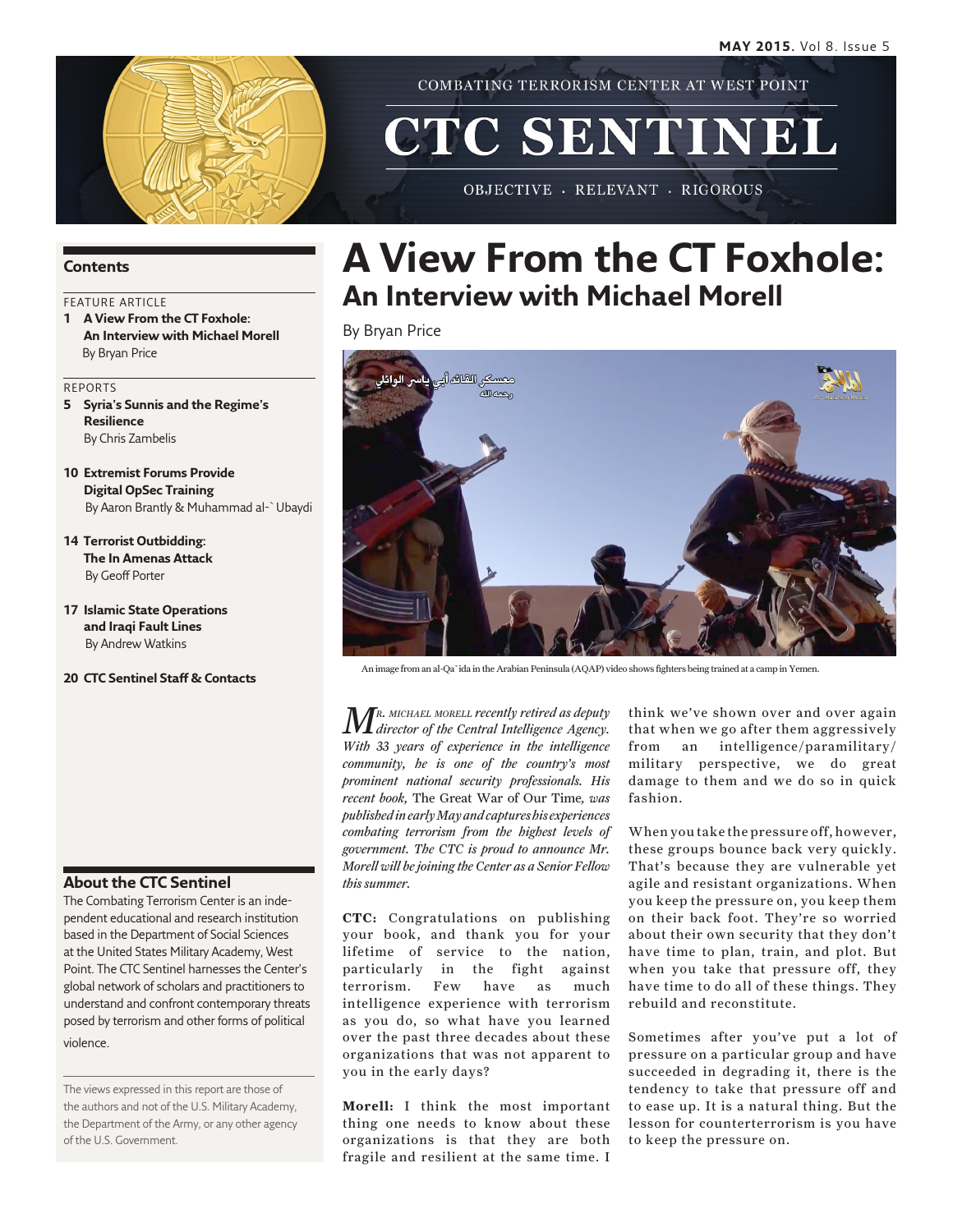**CTC:** In your book you warn that our country has a tendency to be too reactive than being proactive. The United States had to endure a tragedy like 9/11 before taking the terrorism threat seriously and devoting the resources necessary to combat it. Have we as a country learned our lesson since 9/11 in this area or do you think we have slid back into our old habits?

**Morell:** I think we are who we are as a people and I think we've slipped back. A great example for me would be the Snowden disclosures of the [Section] 215 program [of the USA PATRIOT Act].1 If those disclosures had been

**"If 215 had been in place before 9/11, there's a chance...we would have seen the communications among the 19 hijackers and might have been able to stop the attack."**

made in 2002, with the attacks of 9/11 very fresh in people's memory, the public reaction would have been, "I want my government to be doing that. That is exactly the right thing to do."

But more than ten years after 9/11, the public's memory has faded, and now the public has a different reaction. People in general are just much less trusting of their government. We have lost that sense after 9/11 that we are vulnerable, that terrorism is a serious threat, and that we need to do what needs to be done.

When I was standing in security lines at airports soon after 9/11, nobody was complaining. Now when I stand in security lines, people are complaining. People have forgotten, even with

the ISIS [also known as the Islamic State] threat in the news. People have forgotten what it was like.

In the book I talk about the sign as you enter the Counterterrorism Center at the CIA that says, "Today is September 12, 2001." That's the mindset of my guys at the Agency and that's the mindset of the Agency when it comes to terrorism. When I used to get in my car and drive away from the Agency, the further I got, the more it felt like September 10, 2001 than September 12, 2001.

**CTC:** Along those lines, if you were to create a new counterterrorism authority that we do not currently have, or enhance one that already exists, which would it be and why?

**Morell:** I'm really worried about [Section] 215. We just had an appellate court say they didn't think Section 215 of the PATRIOT Act actually allows the government to do what it has been doing. It didn't say it was unconstitutional; it didn't say it was constitutional. 2

The court basically said that Congress didn't give the administration that authority. It said very clearly, if you want to have that authority, Congress has to be more explicit about it. That was the basic message in that court ruling.

I believe 215 is a very important program. I think it helps fill one of the gaps that existed prior to 9/11. If 215 had been in place before 9/11, there's a chance, I'm not saying for sure, but there's a chance we would have seen the communications among the 19 hijackers and might have been able to stop the attack.

I'm concerned that with the opposition among some members of Congress, and with this court ruling, it [Section 215 of the USA PATRIOT Act] may expire and that would be a very, very dangerous thing I think. I really hope that Congress does the right thing and finds a way to keep the program going, even if it would have to change a little to

satisfy concerns about privacy and civil liberties.

**CTC:** Several elements of your book touch on the dangers of politicizing intelligence, an unnerving feature of national security in the past two decades. Given your 33 years in the intelligence community, serving with administrations and legislatures controlled by both sides of the aisle, how would you evaluate this problem today? Is the problem better or worse than when you first came into the Agency?

**"In political fights and in policy fights—and they are two different things—the CIA often found itself stuck in the middle."**

**Morell:** I think that during my career, intelligence has often become the "meat in the sandwich." In political fights and in policy fights—and they are two different things—the CIA often found itself stuck in the middle. What I mean by stuck in the middle is that both sides would use what we were saying to their advantage. Both sides would take parts of what we were saying to support their agenda, and they would often take it out of context.

On Benghazi, for example, I personally found myself stuck in the middle. I think what changed over the last 30 years, is that more national security issues have been politicized. What's changed is that more of these issues have become part of the "bare-knuckle" politics that is Washington. I think the challenge for intelligence officers is to always, always, always stay above that, to never become part of that. We have to been seen as objective, totally objective, if people are going to listen to what we say. If we are seen as being in any way political, people are going to read our stuff with deep skepticism and that would be very dangerous for our country.

<sup>1</sup> Editors note: For more on Section 215 of the Patriot Act, see Devlin Barrett, "FBI Use of Controversial Patriot Act Section Expands," *The Wall Street Journal*, May 21, 2015.

<sup>2</sup> Editors note: See Charlie Savage and Jonathan Weisman, "NSA Collection of Bulk Data Is Ruled Illegal," *New York Times*, May 7, 2015.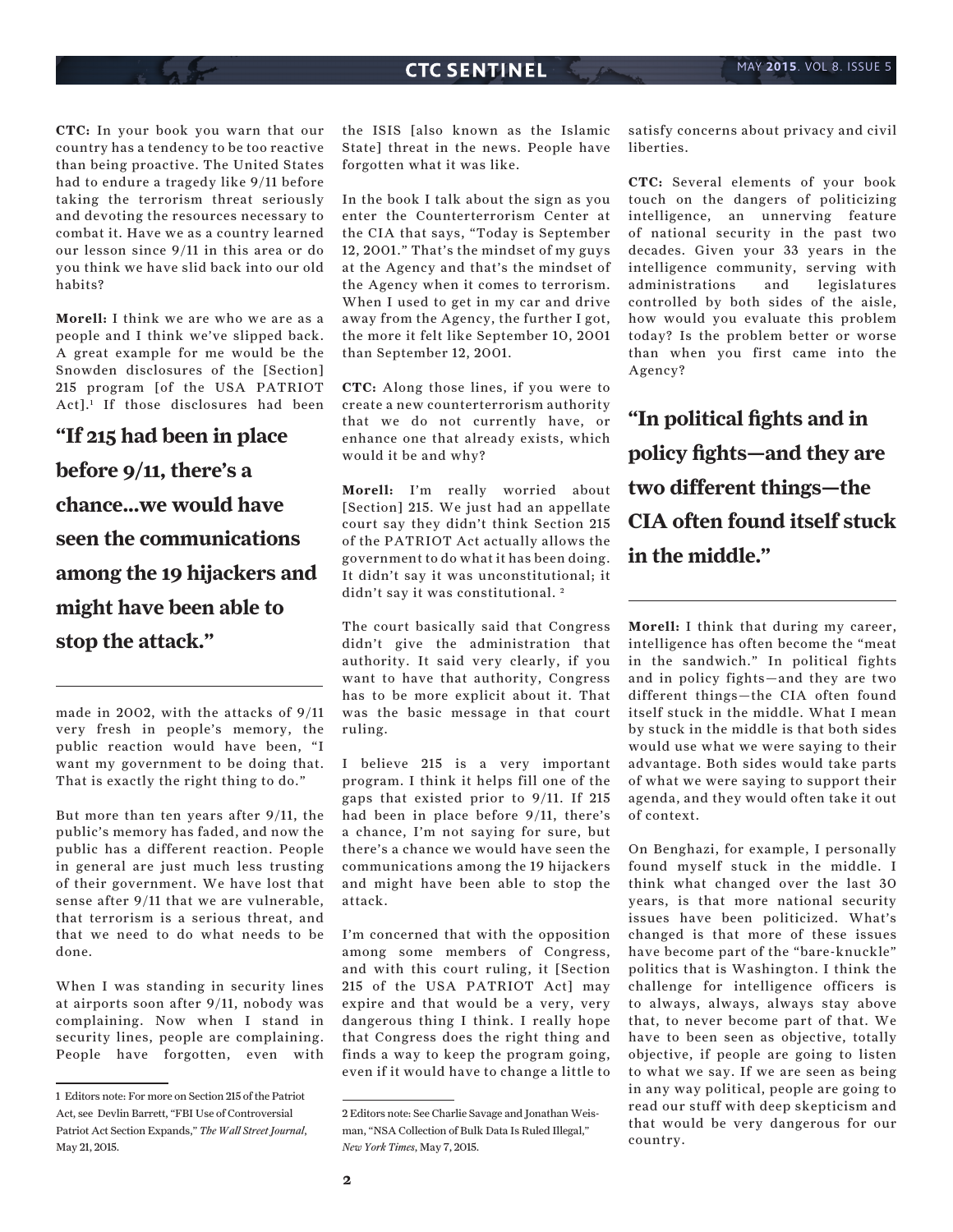**CTC:** In your book you devote significant space to this topic, using several examples, the most notable of which include the run-up to the Iraq invasion in 2003 and the Benghazi attack in which Ambassador J. Christopher Stevens and three other Americans were killed. How did you go about educating your intelligence analysts to deal with this problem of politicizing intelligence?

**Morell:** Part of it is training and part of it is basic, day-to-day leadership. I can remember several times in my career managing analysts whose analysis was

# **"I'm more concerned that as we focus on ISIS we may lose focus on other Islamic extremist groups out there."**

being used in a policy fight. I would sit down with them. I would talk with them and explain why it was happening. And I would tell them that their job was to ignore it. Don't pay attention to it. Pay attention to the analysis you do every day and call it like you see it. In the Iraq/al-Qa`ida story I tell in the book, I talk about the Vice President's office pushing us, in my view, inappropriately. That's why it was very important when the President of the United States [President George W. Bush] came and said to us, ignore that, continue to call it like you see it. It was a really important message on his part. That messaging really strengthens our objectivity. It is really important for leaders to have those conversations with analysts about what's happening and the political dynamics going on around them.

**CTC:** Prior to September 11, there was a lack of consensus in our government regarding the threat posed by al-Qa`ida. There seems to be such a strong focus today on the Islamic State that a similar underestimation would seem unlikely. Are we thinking correctly about the threat posed by the Islamic State?

**Morell:** I think we are properly focused on ISIS and thinking about the threat in the right way.

I'm more concerned that as we focus on ISIS we may lose focus on other Islamic extremist groups out there, the most important of which are AQAP [al-Qa`ida in the Arabian Peninsula] in Yemen, AQSL [al-Qa`ida Senior Leadership] in Pakistan, and quite frankly the Khorasan group that is part of Jabhat al-Nusra [in Syria]. All three of those groups have the capability to conduct attacks both in Western Europe and the United States. It is very important that we remain focused on those other threats, which, from a homeland perspective today, are still a greater threat than ISIS.

**CTC:** In the book you provide detailed analyses of the threats posed by some of these groups you just mentioned. I think some of our readers may be interested in hearing why AQAP poses "an even greater threat to the U.S. homeland than does ISIS, at least for now." Can you discuss why you think this is the case?

**Morell:** If you look back at the last three attempted attacks on the homeland that were directed from overseas—and I'm specifically talking about directed attacks—not lone wolf attacks, not Boston, not Fort Hood, not what just happened in Texas. I'm talking about the last three directed attacks. They were all AQAP-directed attacks. They all used very sophisticated explosives technology, all produced by this one particular bomb maker, Ibrahim al-Asiri.

Al-Asiri's cooking up new ideas all the time. He's training other bomb makers. Who knows how many people he has trained now? Even if you took him off the battlefield, I'm not sure it would significantly affect the group because he's trained so many people. AQAP was the group that sent [Umar Farouk] Abdulmutallab successfully,<sup>3</sup> and they

have come close in other ways. As I say in the book, this group could bring down an airliner tomorrow and I would not be surprised, but I believe most Americans would be surprised.

**CTC:** One individual that you raise concern about in the book is an upand-coming al-Qa`ida leader Farouq al-Qahtani. Many view him as being highly competent and a very charismatic leader, a possible successor to Ayman al-Zawahiri. Can you provide a little background on him for readers who may be unfamiliar with this individual?

**"Al-Asiri's cooking up new ideas all the time. He's training other bomb makers. Who knows how many people he has trained now?"**

**Morell:** Sure. Al-Qahtani was sent by the AQ senior leadership to go from Pakistan to the Nuristan/Kunar area [in north-eastern Afghanistan] to create a potential fall-back position should AQ senior leaders have to leave the FATA [Federally Administered Tribal Areas in north-western Pakistan]. He was given some operatives to take with him and he's built quite a following among the Taliban and other extremists in that area. The terrain he operates in is very challenging—even if you had a strong central Afghan government, they couldn't do much to go after bad guys in those mountains. He's very difficult to get to.

As you said, this is a guy with charisma, with leadership capability. This guy is incredibly operationally savvy. I can't go into any details about what he does that gives me that view of him, but he has great operational tradecraft, great security tradecraft, and so I worry about him. The U.S. military has been aggressively going after him for some

*ington Post*, February 10, 2012.

<sup>3</sup> Editor's note: Mr. Morell is referring to the so-called underwear bomber who failed to detonate his bomb on a Christmas Day flight over Detroit in 2009. For more, see Peter Finn, "Al-Awlaqi Directed Christmas 'Underwear Bomber' Plot, Justice Department Memo Says," *Wash-*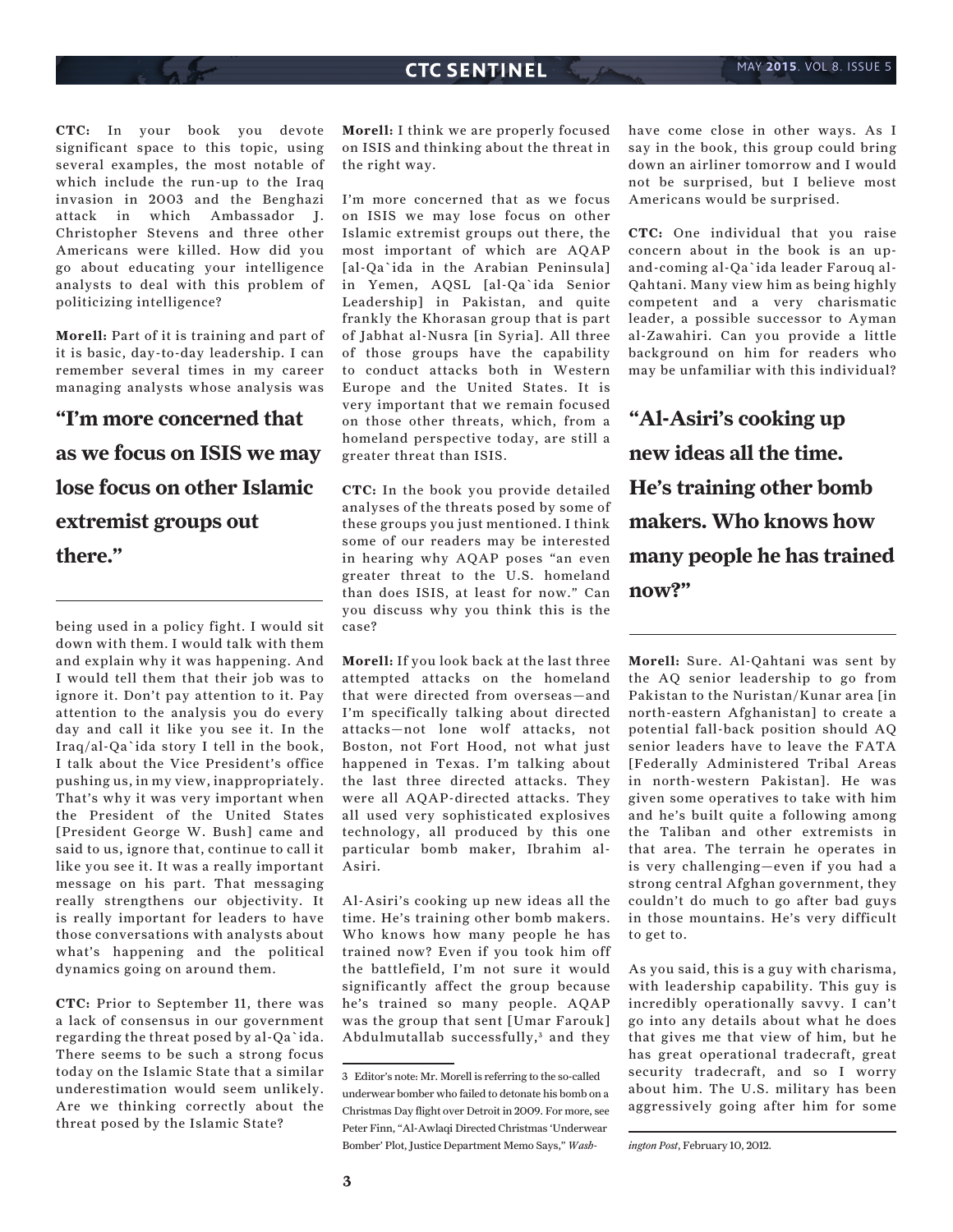time without a lot of success because he is just so talented.

**CTC:** In your opinion, how does the "great war of our time" end?

**Morell:** Great question. As you read in the book, I think it is going to be a long war. I think my kids' generation and my grandkids' generation will still be fighting this fight, but I think it ends when it becomes a law enforcement problem solely, when it no longer is a paramilitary/military problem. I think that's what we should be shooting for. You're never going to eliminate it completely, but if you can make it just a law enforcement problem, I think that would be a victory.

**CTC:** When you examine the situation in the Middle East, what are your major concerns? What is your outlook on Iraq, Syria, and our country's future relationship with Iran?

**Morell:** Let me start with a huge caveat. If you find someone who tells you they know what the Middle East will look like in five years, they are either lying or they don't know what they are talking about. I don't think anybody can honestly say what this region is going to look like.

What I can say is that I do have quite a bit of confidence that the Iraqis will be able to take back the territory ISIS took. I saw a great map on the CENTCOM [U.S. Central Command] website a couple weeks ago that showed the territory ISIS controlled at its peak in Iraq and the territory they control today, and they've lost approximately 25 percent of what they had, which is a pretty significant number. I think we, the Iraqis, the Shi`a militias, and the Iranians have all done a pretty good job taking back some of that territory.

At the same time that I have this confidence about Iraq, I've got little– to-no confidence that we're going to be able to successfully deal with ISIS in Syria. Basically, they have safe haven in eastern Syria and there isn't much pressure being put on them there. I think what is scary is that as we squeeze them in Iraq, they will just go back into Syria. So we have a hammer in Iraq, but

we have no anvil in Syria. I haven't seen a strategy yet that deals with the Syria problem. It's not like I have one and it's not like I know the answer. It is very, very difficult.

In terms of the Iranians, they pose a very significant threat to the region that goes well beyond the nuclear issue. There are a lot of things the Iranians do in terms of support for their own terrorists and support for other insurgencies in the region. I think we need a broader strategy with regard to the Iranians. It is really important to focus on the nuclear issue, but it is just as important to focus on the bigger strategic threat.

**"If you can make it a law enforcement problem, I think that would be a victory."**

**CTC:** You have done several interviews for your book. What is one question that you wish people would ask about the book but have not? Or what do you think people should be focusing on in the book but have not?

**Morell:** There are a couple things. The first is if you read the book closely, I actually critique myself more than other people. There are a number of places where I said, "I would've done this differently. I would've done that differently." And that is really a reflection of what I've tried to do in my career. I've always tried to self-assess. I've always asked myself: how did I do and how could I have done better?

Second, if you read the book closely, I critique what some other people have said and done, but in most cases I don't attribute intentions to their behaviors, actions and speech. As an intel analyst, you learn pretty quickly that when you speculate about intentions, you're often wrong.

So I didn't speculate about some Republicans saying things that weren't true about Benghazi or why the White House in my view crossed the line about what it said about Benghazi, or why Scooter Libby did what he did in regards to Iraq and al-Qa`ida. I don't know what was in their minds.

The last thing I will say in that regard, is that a really important point is that there isn't anybody who I worked for in government—worked with or worked for—whose heart was not in the right place, who wasn't trying to do the right thing for the country. I never worked with anybody whose intentions were somehow misguided. Everybody had the objective of protecting the country. There were differences of opinion about how to do that, but everybody was on board with doing everything we could to protect the country.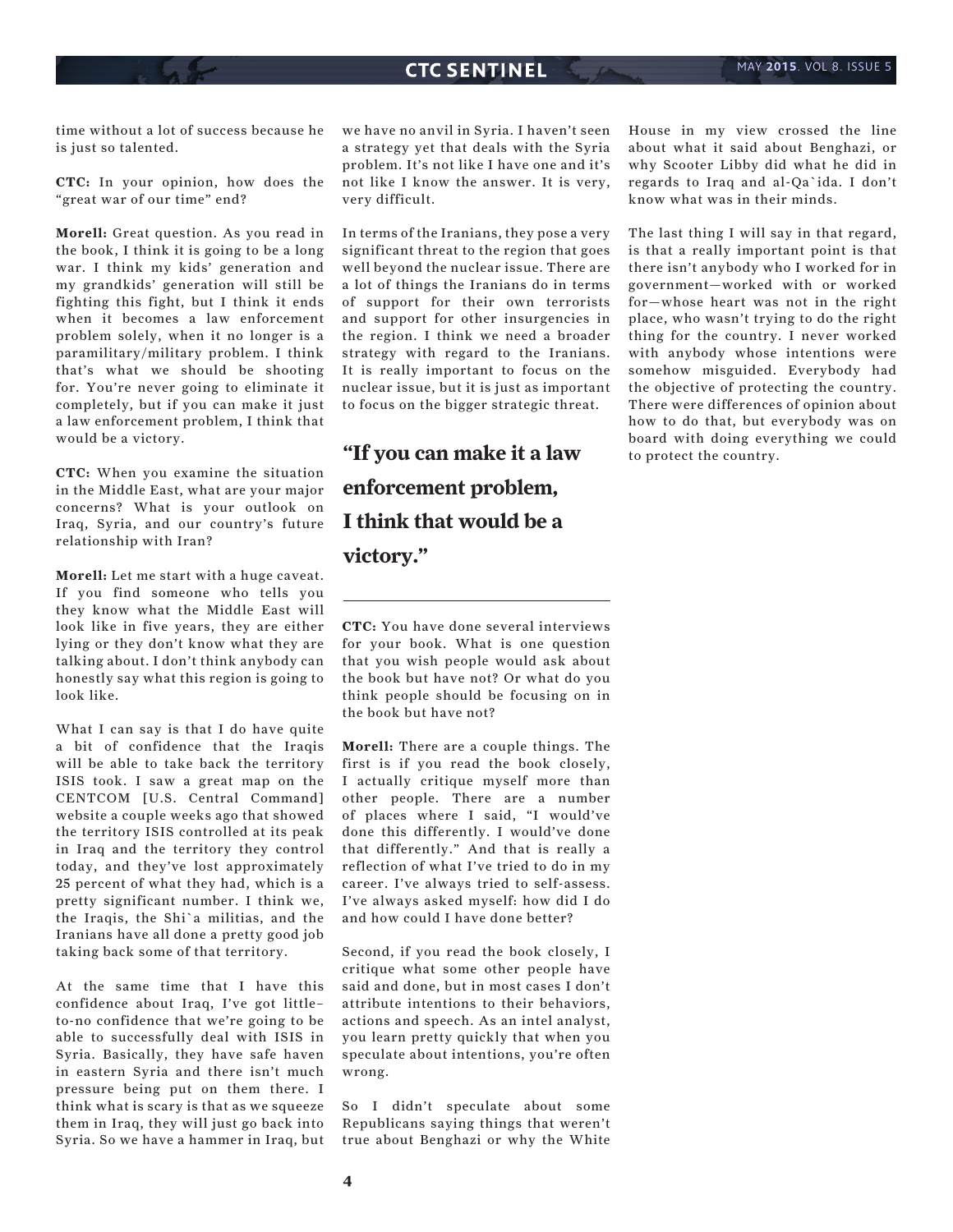# **Syria's Sunnis and The Regime's Resilience**

By Chris Zambelis

syria's calamitous civil war is now in its fourth year. Amid the rising body count and destruction, there is little clarity about the viability of Syrian President Bashar al-Assad's Ba'athist regime even as the numerous violent insurgent organizations that seek to topple his administration receive ample attention. Social media has enabled observers to scrutinize the armed opposition in almost real-time via their public declarations, battlefield operations, and propaganda.

In contrast, comparatively little attention has been paid to the causes of the regime's resilience. It recently has suffered a string of territorial setbacks, including the loss of Idlib's provincial capital and other territories to radical

# **"Little attention has been paid to the causes of the regime's resilience."**

Islamist advances led by al-Qa`ida's Syrian affiliate Jabhat al-Nusra (Support Front) and aligned insurgents operating under the Jaish al-Fatah (Army of Conquest) banner.1

These losses follow the Islamic State's capture of Al-Raqqa Province in 2014 and other parts of eastern Syria,<sup>2</sup> and the seizure of Busra al-Sham and Nassib in Syria's southern Deraa Province by insurgents in March and April, respectively. <sup>3</sup>

A cascade of economic troubles and suggestions of growing attrition within

the ranks of the Syrian military have also taken their toll.4

Some observers see these developments as signs of the Ba'athist regime's impending collapse but that is an overreach. Despite the losses, the regime is estimated to retain control of around half of Syrian territory and up to three quarters of the country's population. <sup>5</sup> It also continues to contest areas that have fallen out of its reach.6

There is a web of factors contributing to the regime's remarkable resilience. Its willingness to employ brutal, scorchedearth military tactics without regard for civilian life and the support—political, economic, military, and moral—that it receives from foreign actors led by Iran, Lebanese Hezbollah, Russia, and Iraq have helped it survive. The inherent disunity of the ranks of the armed opposition, whose most formidable elements are a collection of rival and intersecting radical Islamist currents that include al-Qa`ida-affiliated Jabhat al-Nusra and its offshoots such as

5 For example, Fabrice Balanche estimates that the Ba'athist regime may control between 55 and 72 percent of the Syrian population. See Aron Lund, "The Political Geography of Syria's Civil War: An Interview with Fabrice Balanche," *Syria in Crisis* (Carnegie Endowment for International Peace), January 30, 2015. Joshua Landis estimates that the Ba'athist regime can claim dominion over around 65 percent of the Syrian population. See Aaron David Miller, "Is Bashar al-Assad Finished, For Real, This Time, Again?," *Foreign Policy*, May 1, 2015. 6 Sammy Ketz, "Syria Army Pushes Toward Jisr al-Shughur Seeking Morale Boost," Agence France Presse, May 11, 2015. Also see Christopher Kozak, "An Army in All Corners: Assad's Campaign Strategy in Syria," Institute for the Study of War, Middle East Security Report 26, April 2015. At the same time, recent reports suggest that the regime may be limiting its engagement to areas it deems most strategically important, including major cities in central western Syria such as Damascus, Homs, and Hama, the coastal northwest, and the territories adjacent to its border with Lebanon. This would result in the de facto partition of the country, as the regime would, in essence, concede territories under the sway of the Islamic State, Jabhat al-Nusra, and other armed opposition factions. See Sammy Ketz, "Syrian regime 'to accept de facto' partition of country," Agence France-Presse, May 24, 2015.

the Islamic State, has also helped the Ba'athist regime hang on.

Still, these elements do not completely explain its ability to endure. The regime's notable cohort of Alawite leaders and the support that it draws from many Alawites and other ethnic and religious minorities as a bulwark against the majority Sunni population that has spearheaded the revolt is also cited as a key factor for its durability. Little has been said, however, of the Ba'athist regime's support among Syria's majority Sunni population.

This article will examine the role of Syria's Sunnis in helping to sustain the Ba'athist regime. It finds that while much of the conventional thinking behind the regime's resilience is valid, a broader explanation is needed. This more expansive approach also considers the regime's ability to draw on segments of the Sunni majority that actively

**"Little has been said, however, of the Ba'athist regime's support among Syria's majority Sunni population."**

support, tolerate, or remain otherwise invested in its survival and which has proved, despite its embattled position, to be vital to its survival.

### **The "Alawite Regime"**

Syria's demographic composition is a recurring theme in the civil war. The Ba'athist regime and its entrenched power structures are frequently defined through a binary of minoritarian and majoritarian power dynamics.<sup>7</sup> In this reading, an Alawite-Arab clan, led by the heir to the late family patriarch former president Hafez al-Assad, the extended family of relatives, and associates rules over a majority Sunni populace and a mosaic of other ethnic and religious

<sup>1</sup> Liz Sly, "Assad's Hold on Power Looks Shakier Than Ever as Rebels Advance in Syria," *Washington Post*, April 26, 2015.

<sup>2</sup> Martin Armstrong, "Islamic State Strengthens Control in Syria," Al-Jazeera [Doha], August 27, 2014.

<sup>3</sup> Donna Abu-Nasr and Dana Khraiche, "Assad Reminds Syrians Who is Leader After Military Setbacks," Bloomberg, May 6, 2015.

<sup>4</sup> Frederick Deknatel, "Syria's Assad Looks Weaker as Currency Slides and Army Fractures, "*World Politics Review*, May 4, 2015.

<sup>7</sup> Joshua Landis, "The Syrian Uprising of 2011: Why the Assad Regime is Likely to Survive to 2013," *Middle East Policy Council*, 19:1, Spring (2012).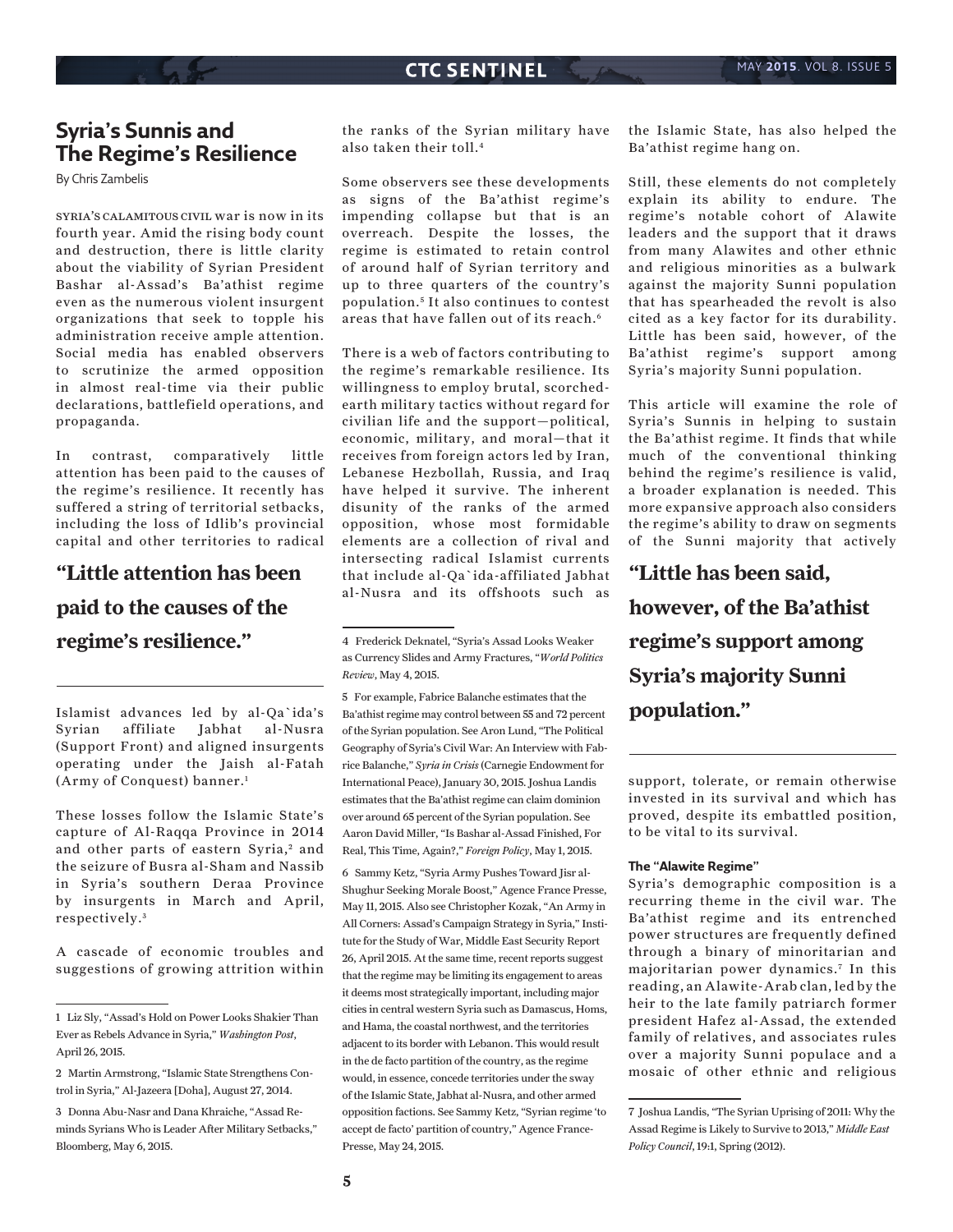minorities. Sunnis make up between 70 and 80 percent of the total population.<sup>8</sup> The al-Assads, according to this view, act on behalf of the Alawite minority that makes up between 8 and 12 percent of the total population. This perspective is encapsulated in references to an Alawite regime, a label that ascribes it with an outwardly apparent Alawite identity and agenda.<sup>9</sup>

# **"[The conventional] portrayal of the regime misrepresents the complexity of Syria's brand of authoritarianism."**

This portrayal of the regime misrepresents the complexity of Syria's brand of authoritarianism. It also obfuscates the mechanics of its inner workings, centers of authority, and sources of support.10 Taken together,

9 Elizabeth Shakman Hurd, "The Dangerous Illusion of an Alawite Regime," *Boston Review*, June 11, 2013.

10 A wide body of multidisciplinary research has shed light on the characteristics of the Ba'athist regime from different perspectives. See Hanna Batatu, *Syria's Peasantry, the Descendants of Its Lesser Rural Notables, and Their Politics* (Princeton, Princeton University Press, 1999), Steven Heydemann, *Authoritarianism in Syria: Institutions and Social Conflict, 1946-1970* (Ithaca: Cornell University Press, 1999), Volker Perthes, *The Political Economy of Syria Under Asad* (London, I.B. Tauris Publishers, 1995), Nikolaos Van Dam, *The Struggle for Power in Syria: Politics and Society Under Asad and the Ba'th Party* (London, I.B. Tauris Publishers, 1996), Patrick Seale, *Asad: The Struggle for the Middle East* (Berkeley, University of California Press, 1988), Flynt Leverett, *Inheriting Syria: Bashar's Trial By Fire*. (Washington, D.C., Brookings Institution Press, 2005), Lisa Wedeen, *Ambiguities of Domination: Politics, Rhetoric, and Symbols in Contemporary Syria* (Chicago, University of Chicago

these elements transcend religion and ethnicity to encompass identities and affinities such as class and social structure, as well as urban-rural cleavages. The prominence of Alawites in Syrian politics and society is not in question. The elevation of Alawites and their eventual assimilation into the corridors of power and over representation in ranking positions in the Ba'athist bureaucracy and security apparatus is well documented.<sup>11</sup>

The history of tensions between the Alawite minority and Sunni majority is a recurring theme in assessments of the current conflict. The Alawites, a historically marginalized community that occupied a subservient role in Syrian society in relation to the Sunni majority, hailed from Syria's impoverished rural hinterlands along the coast and in the mountainous northwest.12 Their empowerment through military service during the French Mandate and later through Ba'athist activism was met with great trepidation by much of the Sunni population. This was especially true for its most conservative segments, in particular the largely Sunni landowning and urban merchant classes that dominated the economy. They viewed Alawites as culturally backward and the secularism, socialism, and nationalism promulgated by Ba'athist ideology as anathema to their worldview and a

Press, 1999), David W. Lesch, *The New Lion of Damascus: Bashar al-Asad and Modern Syria* (New Haven, Yale University Press, 2005), Bassam Haddad, *Business Networks in Syria: The Political Economy of Authoritarian Resilience*  (Stanford, Stanford University Press, 2012).

11 For an overview of the ascent of Alawites in public and military sectors orchestrated by France during the French Mandate, see Hanna Batatu, *Syria's Peasantry, the Descendants of Its Lesser Rural Notables, and Their Politics*, pp. 155–158, Patrick Seale, *Asad*: *The Struggle for the Middle East*, pp 14-23, Nikolaos Van Dam, *The Struggle for Power in Syria: Politics and Society Under Asad and the Ba'th Party*, pp 26-27, Nazih N. Ayubi, *Over-Stating the Arab State: Politics and Society in the Middle East* (London, I.B. Tauris Publishers, 1999), pp 90-91, Ayse Tekdal Fildis, "Roots of Alawite-Sunni Rivalry in Syria," *Middle East Policy Council*, 19:2, Summer (2012): Ayse Tekdal Fildis, "The Troubles in Syria: Spawned by French Divide and Rule," *Middle East Policy Council*, 18: 4, Winter (2011).

12 Nir Rosen, "Assad's Alawites: Guardians of the Throne," Al-Jazeera [Doha], October 10, 2011.

threat to their economic interests.13 Nevertheless, the regime eventually cultivated new networks of support among the very communities that it had sidelined, particularly, the powerful Sunni merchant classes centered in cities such as Damascus, Aleppo, Homs, and Hama. It also lifted up rural-based Alawite and other minority business

**"The Ba'athist regime manufactured an unspoken compact that balanced... minority interests with those of an influential segment of the Sunni majority."**

interests,14 solidifying a powerful base of businessmen and other influential notables with a vested stake in regime survival.<sup>15</sup> In doing so, the Ba'athist

14 Lisa Wedeen, *Ambiguities of Domination: Politics, Rhetoric, and Symbols in Contemporary Syria* (Chicago, University of Chicago Press, 1999), p 8.

15 Bassam Haddad, "The Syrian Regime's Business Backbone," *Middle East Report*, 42:262, Spring (2012). For a more thorough treatment of the nexus between business networks in Syria and the Ba'athist regime, see Bassam Haddad, *Business Networks in Syria: The Political Economy of Authoritarian Resilience* (Stanford, Stanford University Press, 2012). Incidentally, segments of the Sunni merchant classes and other conservative segments of society that were most affected by the Ba'athist regime's social and economic policies would lend their support to the violent insurgency launched by the Syrian Muslim Brotherhood between 1976 and 1982 that led to the destruction wrought on Hama. The business networks cultivated by the Ba'athist regime would remain largely loyal during this period of crisis. For more background, see Nikolaos Van Dam, *The Struggle for Power in Syria: Politics and Society Under Asad and the Ba'th Party*, pp 105-110, Fred Lawson, "Social Bases for the Hama Revolt," *Middle East Report*, 12:110, November/December (1982), Hanna Batatu, "Syria's Muslim Brethren," *Middle East Report*,12:110, Novem-

<sup>8</sup> Syria's Sunni majority population can be further demarcated along ethnic lines. It is generally accepted that Arabs account for approximately between 60 and 65 percent of Syria's Sunni population while Kurds and Turkmen account for about ten and three percent of the remaining population, respectively. Syria is also home to small community of Sunni Circassians, Christian, Druze, and Shi'a Arabs. Armenians, and Assyrians are also among the balance.

<sup>13</sup> Hanna Batatu, "Syria's Muslim Brethren," *Middle East Report*, 12:110, November/December (1982): Sabrina Mervin, "Syria's Alawites," *Le Monde Diplomatique*  [Paris], January 2013.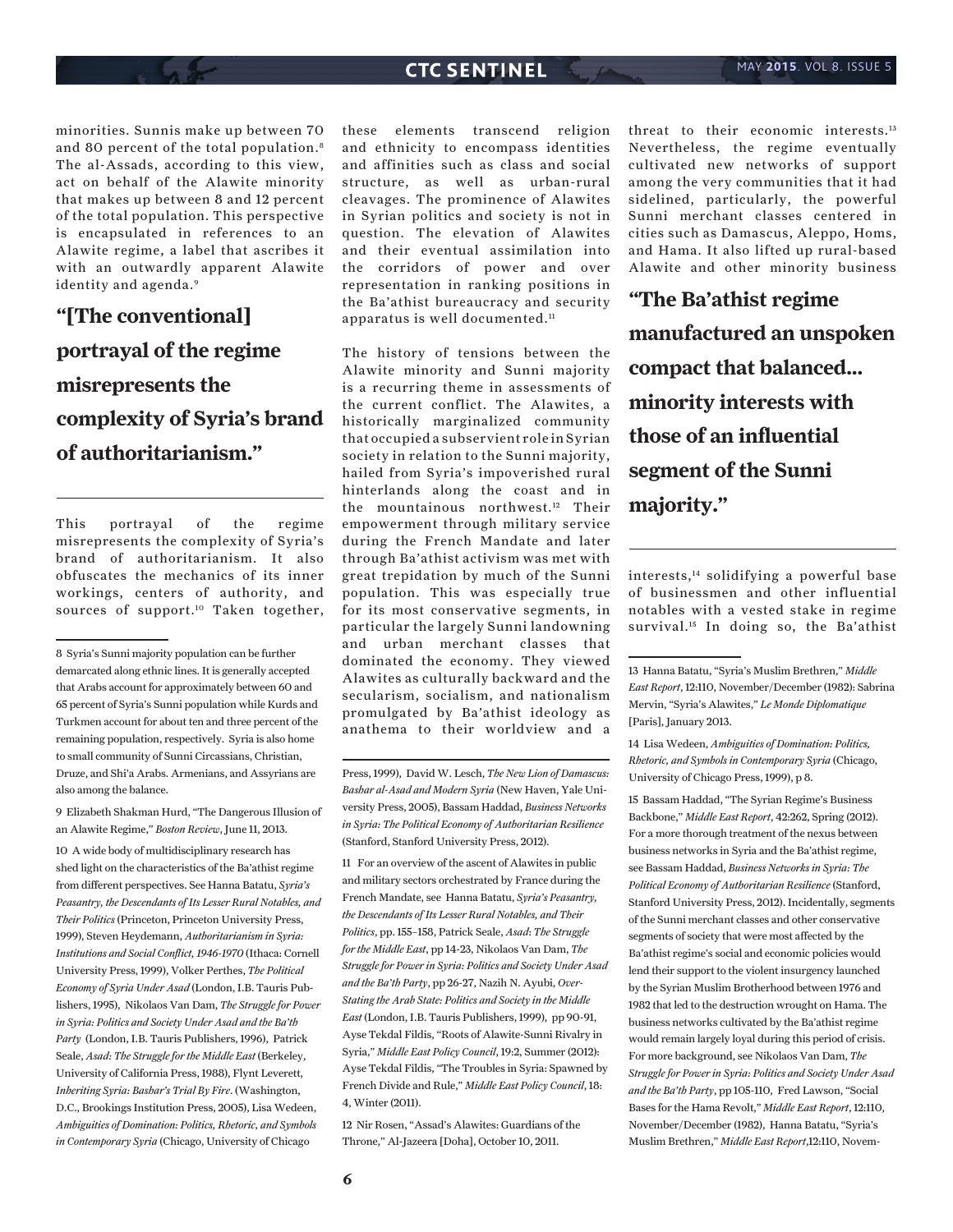regime manufactured an unspoken compact that balanced Alawite and other minority interests with those of an influential segment of the Sunni majority.16

Interestingly, the prominent role of Alawites has not translated into special privileges for the group in general. This

**"The prominent role of Alawites has not translated into special privileges for the group in general... even as most of them continue to side with the Ba'athists."**

is the case even as most of them continue to side with the Ba'athists.17 Alawites have been subjected to the repression, poverty, and disenfranchisement experienced by most Syrians under Ba'athist rule.18

Regime elites, including members of the al-Assad clan, have been known to regularly intermarry across confessional lines in an apparent attempt to widen their patronage and client networks in politics, business,

#### ber/December (1982).

17 The reasons behind Alawite support for the Ba'athist regime are often framed in a sense of communal affinity shared with Al-Assad. In reality, the reasons behind Alawite support for the Ba'athist regime are diverse. For example, in light of the prevalence of extremist Islamist currents within the armed opposition, including hardline Salafist elements that continue to single out Alawites as heretics and apostates, many Alawites support the Ba'athist regime for the sake of their own survival. See Aziz Nakash, "The Alawite Dilemma in Homs: Survival, Solidarity, and the Making of a Community," Friedrich-Ebert-Stiftung, Department for Middle East and North Africa, March 2013, Lauren Williams, "Syria's Alawites Not Deserting Assad Yet, Despite Crackdown," *Middle East Eye*, September 11, 2014

18 Hanna Batatu, *Syria's Peasantry, the Descendants of Its Lesser Rural Notables, and Their Politics*, pp 226-230.

and the security apparatus as well as in more traditional spheres of communal, clan, and tribal affairs. This has helped cultivate a new elite whose loyalties transcend religion and other primordial factors in favor of a shared commitment to the Ba'athist regime.19 The over representation of Alawites in positions of influence in the political, military, and security apparatus today is largely the result of the legacy of the French Mandate and former Syrian president Hafez al-Assad's attempt to build a cadre of trusted loyalists bound by family, kinship, clan, and tribal ties rather than any sense of Alawite solidarity.<sup>20</sup>

### **The Sunni Factor**

While resentment among Syrians toward the Ba'athist regime may transcend religious affiliation and ideology, the Syrian opposition, especially its armed

19 Yahya Sadowski, "The Evolution of Political Identity in Syria," in *Identity and Foreign Policy in the Middle East*, (eds) Shibley Telhami and Michael Barnett (Ithaca, Cornell University Press, 2002), pp 145-147. Bashar al-Assad's marriage to the British-born and-raised Asma al-Akhras, the daughter of a prominent Sunni family from Homs, is often described as another example of the strengthening ties between the Ba'athist political and military elite and Syria's influential Sunni business class. See I. Briscoe,F. Janssen, & R. Smits, "Stability and Economic Recovery After Assad: Key Steps for Syria's Post-Conflict Transition," *Clingendael-Netherlands Institute for International Affairs*, No. 2, (November 2012).

20 Hanna Batatu, "Some Observations on the Social Roots of Syria's Ruling, Military Group and the Causes for its Dominance," *Middle East Journal*, 35:3 (Summer 1981): pp. 331-334. This legacy is apparent in the current Ba'athist hierarchy inherited by Bashar al-Assad, especially the military and security services, where members of the al-Assad clan figure prominently in leadership positions. For example, Bashar's brother Maher al-Assad commands elite units such as the Republican Guard and the army's Fourth Armored Division. The role of family networks also extends to the economic sector. Rami Makhlouf, Bashar's maternal cousin, widely reputed as Syria's richest man, heads a number of strategic business concerns that span the telecommunications, banking, real estate, tourism, and media sectors. The late Hafez al-Assad's rule has weighed heavily on his successor, especially in earlier considerations of Bashar al-Assad's potential as a reformer following his assumption of power in 2000. See Flynt Leverett, *Inheriting Syria: Bashar's Trial By Fire,* (Washington, D.C., Brookings Institution Press, 2005), pp. 22-56.

current, is a Sunni enterprise.<sup>21</sup> The sectarian motivations that are driving large segments of the opposition to the Ba'athist regime cannot be understated.

The influence of radical Sunni Islamist currents, including extremist Salafists who conceive their campaign as part of a greater sectarian struggle to topple

**"Sunnis (and others) who harbor genuine misgivings toward the government may still feel more threatened by the armed opposition."**

a heretical government, is hugely important within the wider opposition. Salafist militants, for example, perceive Alawites as unbelievers and the Ba'athist administration as an appendage of archenemies Iran and Lebanese Hezbollah.<sup>22</sup> At the same time, notable segments of Syria's Sunni majority remain supportive of the Ba'athists for any number of reasons.<sup>23</sup> The nature of authoritarian regimes makes it difficult to gauge feelings of approval (or opposition). Nevertheless, it is important to consider the various gradations of support that the present

23 Michael Pizzy and Nuha Shabaan, "Sunnis Fill Rebel Ranks, but Also Prop Up Assad Regime," *USA Today*, August 2, 2013.

<sup>16</sup> A Correspondent in Damascus, "Syria's Alawites Torn Between Regime, Opposition," *Al-Monitor*, August 19, 2013.

<sup>21</sup> It is important to point out that the Syrian opposition, while overwhelmingly Sunni in its composition and by now dominated by various radical Islamist currents, did at one point reflect a more diverse coalition, especially in the early stages of the uprising prior to its eventual militarization. Moreover, segments of the Alawite community, long regarded as a monolithic bloc of support for the Ba'athist regime, has reflected divergent allegiances and objectives with respect to both the regime and the opposition. See Oula Abdulhamid Alrifai, "Not Alright With Syria's Alawites: Growing Resentment Splits Assad's Power Base," *Foreign Affairs*, December 3, 2014.

<sup>22</sup> Guido Steinberg, "Sunni vs. Shi'a: Opposition Fueled By Power Politics," *German Institute for International and Security Affairs*, August 13, 2013.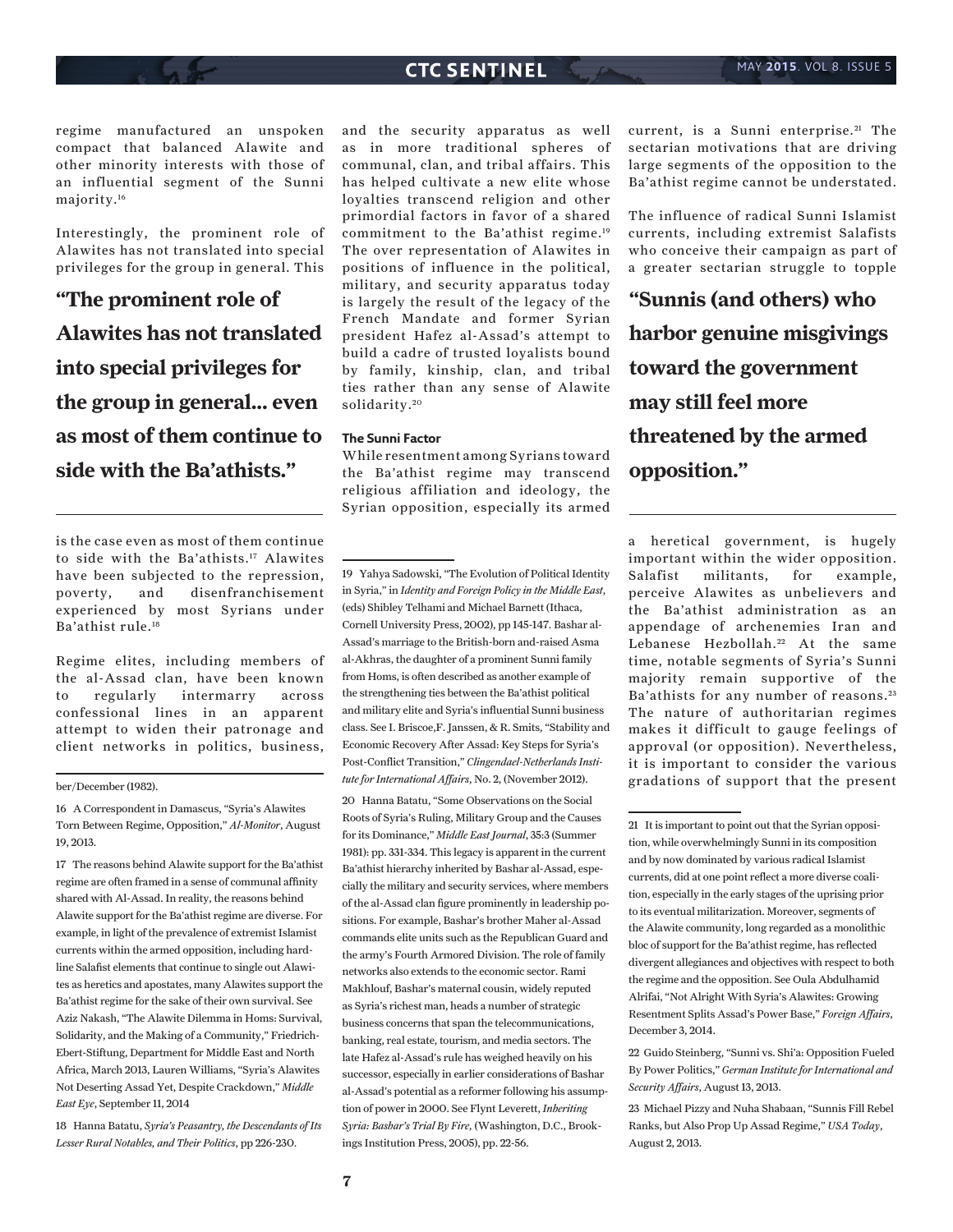regime continues to draw from this critical segment of Syrian society. <sup>24</sup>

Sunnis (and others) who harbor genuine misgivings toward the government may still feel more threatened by the armed opposition. These feelings are likely to have crystallized given the prevalence of radical Sunni Islamist currents within the insurgents. These sentiments are reflected in numerous segments of Syria's Sunnis. They are most apparent, however, among urban Sunnis, including the middle- and

# **"The strong Sunni presence in Syria's military**

**and security apparatus has also been overlooked."**

upper-class strata and, in particular, the business and merchant classes that were cultivated by the Ba'athist regime over many years.<sup>25</sup> The armed opposition has singled out a number of powerful Sunni businessmen for their purported roles in helping to sustain the Ba'athists, including the organization of irregular militias; and the smuggling of hard currency, arms, and critical goods. <sup>26</sup>

Class-based dynamics have also shaped negative perceptions of the opposition among the many Sunnis who remain loyal to the current regime. The perception of the opposition as a ruralbased movement led by religiously conservative, poor, and unsophisticated villagers has alienated wide segments of urban Sunnis, who have little in common socially with their co-religionists.<sup>27</sup>

27 David Kilcullen and Nate Rosenblatt, "The Rise of

The strong Sunni presence in Syria's military and security apparatus has also been overlooked. Much of the Ba'athist military and security apparatus is commanded by Alawite officers who are bound by relations to family, kin, clan, or tribe. Many elite squads and sections are led directly by al-Assad's relatives. Nonetheless, Sunnis and, more specifically, Sunni Arabs, continue to make up the majority of the regular army's rank-and-file membership.

Estimates indicate that Sunnis account for between 60 and 65 percent of the regular army. 28 Despite mass defections by thousands of mostly Sunni conscripts and mid-level officers and growing reports of recruitment problems,<sup>29</sup> Sunnis continue to be well represented in Syria's security institutions in various capacities, including leadership and other specialized roles. This is the case even as the reasons behind their continued service—and that of other Syrians—may vary. <sup>30</sup>

The participation of auxiliary elements such as Lebanese Hezbollah<sup>31</sup> and Iran's Islamic Revolutionary Guard Corps Quds Force<sup>32</sup> in Syria in both kinetic and advisory capacities, combined with the presence of Shi'a militia formations from Iraq,<sup>33</sup> and other Shi'a volunteers

Syria's Urban Poor: Why the War for Syria's Future Will Be Fought Over The Country's New Urban Villages," *PRISM*, National Defense University, Center for Complex Operations, Vol. 4, Syria Supplemental, (2014): pp. 33-41.

28 Vicken Cheterian, "The Syrian War is More Than Sectarian," *Al-Hayat*, May 17, 2015.

29 Maya Gebeily, "Pro-Regime Syrians Back Army but Dodge Draft," Agence France Presse, April 20, 2015.

31 Amal Saad, "From Classic to Post-Resistance: On Hezbollah's Transformation," *Al-Akhbar* [Beirut], February 13, 2015.

32 Nabih Bulos, "Commander's Death in Syria Points to Iranian Role in Civil War," *Los Angeles Times*, June 1, 2014

33 Aymenn Jawaad Al-Tamimi, "The Return of Iraqi

from as far away as Afghanistan<sup>34</sup> has strengthened the Ba'athist regime.

At the same time, Sunni participation likely mitigated against a catastrophic collapse of the Ba'athist military. Indeed, Sunni participation has not been lost on the opposition.<sup>35</sup>

Nevertheless, there are reports that Sunnis are sometimes assigned to less sensitive positions and have otherwise become the subject of increased attention by commanders. 36 In a manner

**"Sunni participation likely mitigated against a catastrophic collapse of the Ba'athist military."**

characteristic of autocratic regimes, the Syrian army and other sections of the security apparatus remain highly politicized institutions. <sup>37</sup>

At the same time, Sunnis are known to have participated in the Popular Committee detachments that preceded the summer 2012 establishment of the National Defense Force (NDF) paramilitary. As an auxiliary to the regular military and security apparatus, the NDF has emerged as a critical component of the Ba'athist military

Shi'I Militias to Syria," *Middle East Institute*, March 16, 2015.

34 Farahmand Alipour, "Iranian Doc Follows Afghan Fighters in Syria," *Al-Monitor*, May 4, 2015.

35 This view is encapsulated in the following observation by an opposition activist: "We all know that most of the security forces shooting at us and killing us are Sunnis, not Alawites, this is not about sect" See Phil Sands, "Sectarianism Casts Shadow Over Syria's Uprising," *National* [Abu Dhabi], June 21, 2012. Also see Yahya Alous, "Sunnis Against Sunnis," *Syrian Observer*, April 8, 2015.

36 Zenobie, "How Syria Works," *Le Monde Diplomatique*, Paris, October 4, 2011.

37 Ibid. and Michael Pizzi and Nuha Shabaan, "Sunni vs. Sunni: Pro-Revolution Sunnis Lament Assad Backers," *Syria Direct*, June 21, 2013.

<sup>24</sup> For example, some observers have posited that the incumbent regime is more popular than is commonly accepted. See Musa al-Gharbi, "Syria Contextualized: The Numbers Game," *Middle East Policy*, 20:1 Spring (2013).

<sup>25</sup> Sam Dagher, "Asad's Not-So-Secret Weapon: Loyal Syrian Businessmen," *Wall Street Journal*, March 24, 2013.

<sup>26</sup> Michael Pizzy and Nuha Shabaan, "Under Sectarian Surface, Sunni Backing Props Up Assad Regime," *Syria Direct*, June 20, 2013.

<sup>30</sup> For example, many Sunnis and others within the military and security apparatus may be unconvinced of the armed opposition's capacity to prevail, hence their decision to side with what they believe to be the strongest actor on the ground. See Michael Pizzi and Nuha Shabaan, "Sunni vs. Sunni: Pro-Revolution Sunnis Lament Assad Backers," *Syria Direct*, June 21, 2013.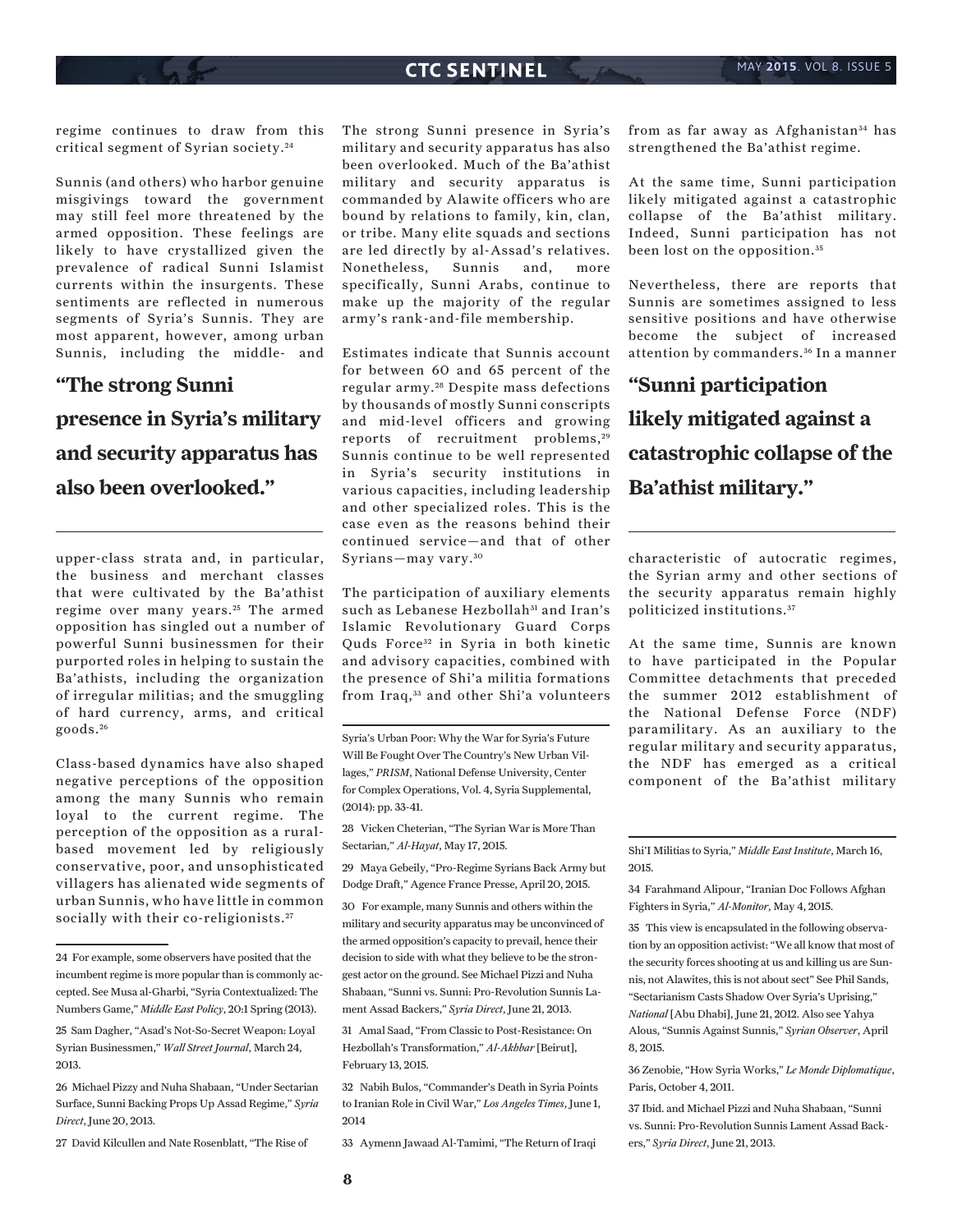machine. 38 The administration is also reported to be leveraging the NDF as a way to co-opt or otherwise neutralize disenchanted insurgent elements.<sup>39</sup>

Participation in the NDF, in lieu of conscription in the regular Syrian army—a prospect that has become increasingly unpopular—also appears to be a way to ensure that Syrians remain loyal to the Ba'athist regime or otherwise neutral.40

**"It is likely that significant segments of the regime's Sunni constituency will remain supportive...for fear of a more dangerous outcome."**

Sunnis, for example, are well represented in NDF units based in Aleppo and elsewhere.41 Sunnis have also continued to play a prominent role in other sections of Syria's vast security apparatus.

The Ba'athist's mobilization of *shabiha* (ghosts), irregular militia formations that were used to quell displays of popular dissent and perform other acts of repression, has seen notable traction among Sunnis. The participation of the predominantly Sunni Berri clan, a prominent criminal organization based in Aleppo that has close ties to the regime, in the recruitment and

deployment of *shabiha* gangs is an example. 42

The role and influence of Sunni Arab tribes in the ongoing conflict remain topics of close scrutiny. Syria's traditional tribal heartlands along the borders with Jordan, Iraq, and Turkey have emerged as bastions for the different ideological currents represented within the armed opposition. Yet the Bagarra tribe, which contains both Sunni and Shi'a members, has remained largely loyal to the al-Assad government.<sup>43</sup>

The Ba'athist regime has also bolstered the NDF's ranks with loyal Sunni Arab tribesmen who act as crucial proxies for the regime to different degrees in provinces as diverse as Al-Raqqah, Al-Hassakah, Dara'a, and Deir al-Zour.44

### **Conclusion**

While it is difficult to gauge in quantitative or otherwise precise terms, observers should more carefully weigh the possibility that it is the Ba'athist regime's support base within the Sunni majority, however narrow and limited it may be relative to the wider community, that has ensured its survival until now.

42 Agence France-Presse, "Syria Rebels Condemn Reported Executions," August 3, 2012. The *shabiha* networks mobilized during the current conflict have their origins in a network of organized criminals. For more on the origins of the *shabiha*, see Yasin al-Haj Salih, "The Syrian Shabiha and Their State: Statehood and Participation," *Kalamon Magazine*, March 3, 2014, Winter Edition, No. 5.

43 Dawn Chatty, "Syria's Bedouin Enter the Fray: How Tribes Could Keep Syria Together," *Foreign Affairs*, November 13, 2013, Nicholas A. Heras and Carole A. O'Leary, "The Tribal Factor in Syria's Rebellion: A Survey of Armed Tribal Groups in Syria," *Terrorism Monitor*  (Jamestown Foundation), 11:13.

44 Haian Dukhan, "Tribes and Tribalism in the Syrian Revolution," *Open Democracy*, December 19, 2012, Haian Dukhan, "Tribes and Tribalism in the Syrian Uprising," *Syrian Studies*, 6:2 , Nicholas A. Heras, "Shaykh Muhammad al-Faris: Assad's Man in Qamishli," *Militant Leadership Monitor Briefs* (Jamestown Foundation), 6:3. There are also reports of fluctuating loyalties among Syria's major tribes with respect to the Ba'athist regime and various armed opposition currents, including the Islamic State. See Aron Lund, "What's Behind the Kurdish-Arab Clashes in East Syria?," *Carnegie Endowment for International Peace*, January 23, 2015.

The regime's ability to draw on segments of Syria's Sunni majority in the face of an intensifying insurrection rooted in the wider Sunni population has far reaching implications that go beyond President al-Assad's ability to remain in power. Regardless of the outcome, the web of entrenched interests within the Sunni population that remain loyal to, or otherwise invested in the survival of the current regime will have to renegotiate their status in what is likely to be a treacherous political climate. In this context, the deep rifts that have emerged between different segments of the Sunni majority will constitute a new set of political fault lines.

Consequently, it is likely that significant segments of the regime's Sunni constituency will remain supportive of the regime for fear of a more dangerous outcome, including a protracted civil war that persists well beyond al-Assad's tenure. Meanwhile, the regime will continue to exploit the ingrained divides within the Sunni majority in an attempt to preserve its position at all costs.

*Chris Zambelis is a Senior Analyst focusing on the Middle East for Helios Global, Inc., a risk management group based in the Washington, D.C. area. The opinions expressed here are the author's alone and do not necessarily reflect the position of Helios Global, Inc.*

<sup>38</sup> For more on the role of informal militias in irregular warfare, including their propensity for engaging in criminality and human rights abuses, see Stathis N. Kalyvas, *The Logic of Violence in Civil War,* (Cambridge, Cambridge University Press, 2006), pp 107-110.

<sup>39</sup> *Syrian Observer*, "We Defected from FSA Over Siege, Despair: Al-Anfal Commander," March 24, 2015.

<sup>40</sup> Ghaith Abdel Aziz, "With Assad's Troops Stretched, Fighters Join NDF for Salary and Stability," *Syria Deeply*, October 8, 2014.

<sup>41</sup> Edward Dark, "Pro-Regime Sunni Fighters in Aleppo Defy Sectarian Narrative," *Al-Monitor*, March 14, 2014.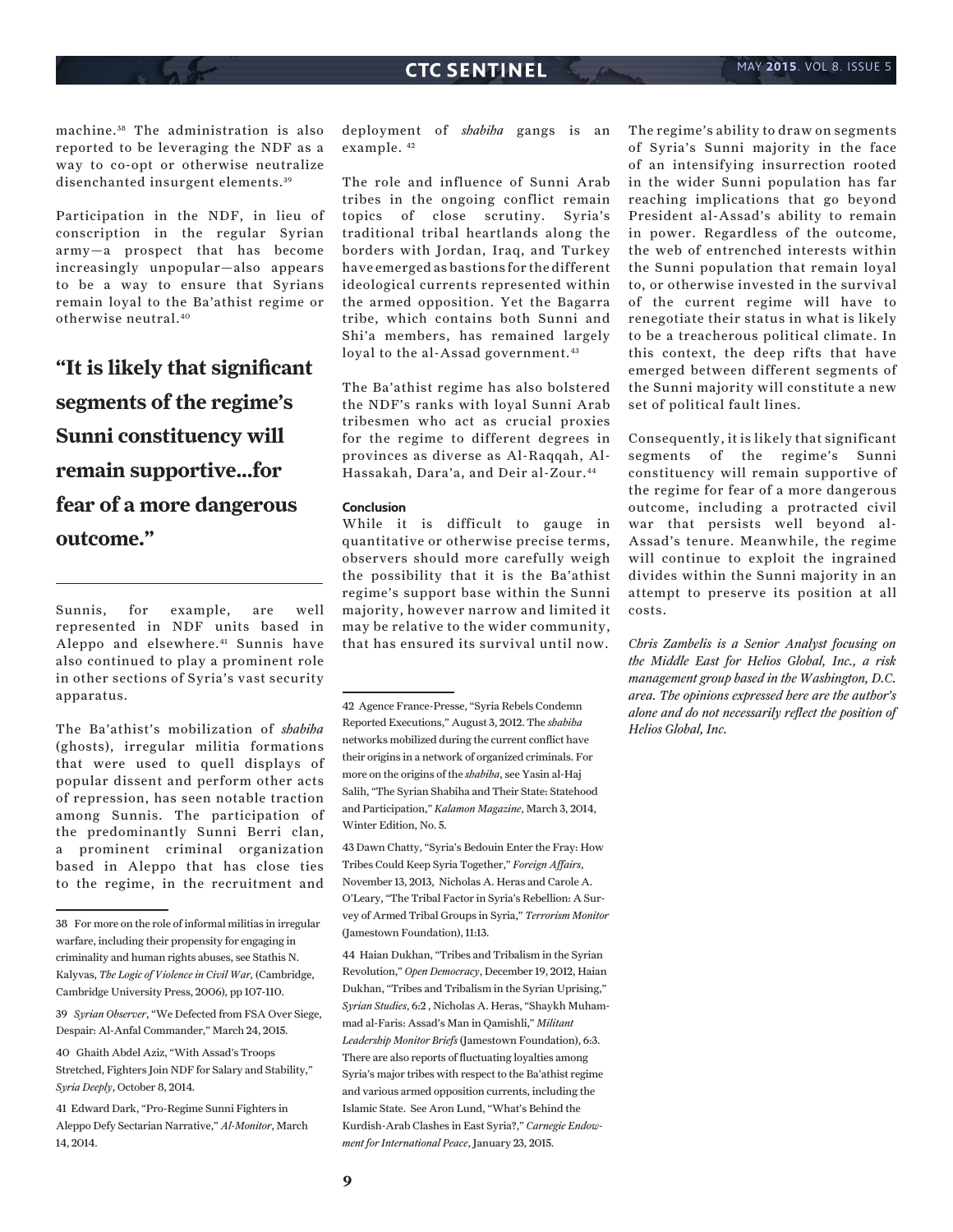# **Extremist Forums Provide Digital OpSec Training**

By Aaron Brantly and Muhammad al-`Ubaydi

THE AVERAGE NETIZEN has terrible digital hygiene. We click on random links, open emails from unknown individuals, use public WiFi hotspots, leave computers and devices unsecured, and often do not even use basic anti-virus packages. Most Chief Information Systems Officers' largest problem is not a talented nation state, but rather lazy or ignorant employees, oblivious to the risk they are exposing themselves, their

# **"Instead of calling help desk support, jihadists have formed online technical support communities."**

networks, and their systems to through simple careless acts.

The majority of individuals, whether using personal or corporate devices, do not have much need for high levels of digital operational security (often shortened to Digital OpSec) beyond the basic ability to protect personal information from malicious actors. When they have trouble with their computers they take them to their local help desk support staff, call remote help hotlines, or ask their children. However, many of the concerns the average person avoids on a daily basis become increasingly important when individuals are engaged in illegal or potentially illegal behavior.

Numerous news stories show how engagement with the Internet or mobile phones can generate a significant leakage of digital breadcrumbs.1 These clues make it possible (although still quite

time-consuming and difficult) for law enforcement and intelligence agencies to follow nefarious actors. The average potential foreign fighter or terrorist cannot pick up the phone to call the Geek Squad for help hiding their digital communications. Even as a well trained cybersecurity professional, it remains remarkably difficult to maintain highly robust digital operational security.

Instead of calling help desk support, jihadists have formed online technical support communities. The authors examined a variety of open source data comprising more than 40 forum conversations over the past year in which terrorists and potential terrorists examine, discuss, and ask for assistance in establishing robust digital operational security. We have leveraged forums including al-Minbar al-I`lami al-Jihadi, an open network that does not require registration unless posting content or engaging in personal communications via the platform; Shmukh al-Islam, a password-protected network with limited user access; and Al-Fida', a network similar to Shmukh al-Islam. Each of these networks also suffers from its own issues including hacking, but each contains content related to digital operations security. <sup>2</sup>

This study illustrates a skill gap between those who are capable of hiding their digital tracks and those who are not. The material also highlights the regularity of these conversations, sometimes in response to illegally obtained and disseminated classified documents, including those released by Edward Snowden. These discussions illustrate the role that information leaks can play in the digital environment for terrorist organizations. This analysis of more than 40 forum conversations, each with multiple threads and participants over the past year, presents a robust representative sample of the dynamics and issues facing terrorists in their efforts to achieve digital operational security.

#### **The Jihadi Help Desk**

This analysis indicates that jihadist

forum and chat room participants are turning to one another with increasing frequency to learn best practices for digital operational security. Many of the questions are mundane and the answers are easily found either by consulting NGO sites dedicated to providing information about online privacy and security or popular commercial sites dedicated to information security.<sup>3</sup> Yet, despite multiple other avenues of information, questions of security regarding popular platforms such as Skype, Google, Gmail, WhatsApp, Tor Mail, are being posed in jihadi forums. Individuals

**"The level of technical sophistication...indicates a mid-level understanding of digital operational security."**

with higher levels of technical acumen regularly warn those inquiring about commonly used products, indicating both their fundamental lack of security and the prevalence of surveillance by nation states on these platforms. These low-level questions are quickly and effectively answered. This illustrates a fundamental change in Tactics, Techniques, and Procedures (TTPs) associated with online behavior.

These low-level questions are the tip of an iceberg and demonstrate that even inexperienced users are beginning to recognize the fundamental constraints associated with using digital tools to communicate for jihadist purposes.

<sup>1</sup> For a discussion on some aspects of digital tracking see: Aaron Brantly, "You Were Identified as a Participant in a Mass Disturbance, " National Democratic Institute for International Affairs-Tech blog, January 24, 2014

<sup>2</sup> Muhammad al-`Ubaydi collected dozens of conversations from these forums on issues related to digital operations security.

<sup>3</sup> We will not focus on the NGOs that fund the development of these projects. The development process works in such a way as to include multiple government and privately funded NGOs as well as software development groups who receive government grants and funds. Various aspects of different software packages can be developed independently of one another through multiple funding streams. Often software development requests are in response to perceived and actual threats posed to democracy and human rights activists as well as to civil liberties and privacy.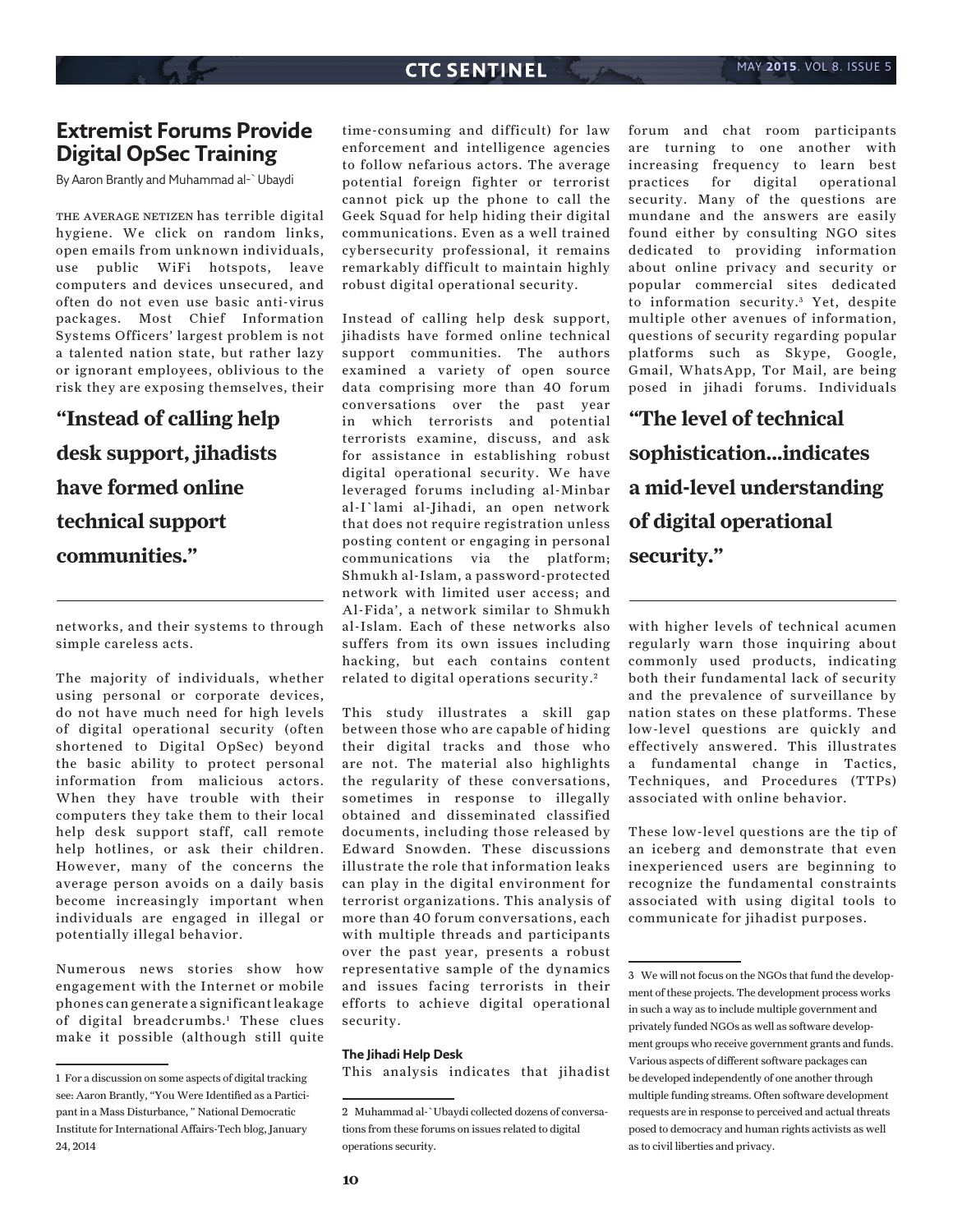The level of technical sophistication associated with the average user's question indicates a mid-level understanding of digital operational security often only secured through consistent study or training.

More experienced users providing advice in our sample pointed to other tools, among them were some that are often used to safeguard human and democracy rights activists around the world. Many of these programs or tools were developed with the expressed

**"More experienced users providing advice in our sample pointed to other tools, among them were some that are often used to safeguard human and democracy rights activists."**

intent of safeguarding individuals working under the threat of states to provide added security for their operations. These same tools, often funded in part by the U.S. Government, NGOs, corporations, and others, are now expressly being used for illicit purposes. Programs such as Tor (an anonymous routing network, also referred to as the Onion Network), Tails, DuckDuckGo, StartPage, PhotoMe Beta, ExifTool, MetaNull, Jitsi, JustPasteIt, Silent Circle, and several others from the Guardian Project are being openly discussed on jihadi forums.4 They are often accompanied by well-written Arabic documents explaining their implementation and use.<sup>5</sup> There are also numerous discussions on how to bypass security mechanisms such as registered emails and phone numbers so that individuals can take advantage of more popular platforms such as Twitter and Facebook for propaganda purposes.

Each of these tools provide ways to establish or enhance anonymity when communicating online. Combined use of these tools does not fully safeguard the anonymity of individuals online, yet it can significantly enhance the probability of remaining anonymous. Tools such as Tor and Tails facilitate anonymous browsing behavior. Tails can also alter the MAC address of a system, which serves as the computer's identification number while browsing, much like a postal address in the physical world. DuckDuckGo and StartPage enable anonymous or quasi anonymous searches.6 JustPasteIt enables the quick and largely anonymous sharing of information via HTML links and has become increasingly popular with organizations such as the Islamic State.<sup>7</sup> Silent Circle is an encrypted email platform that has recently worked on the Black Phone project to enable stronger privacy.8 The Guardian Project applications are designed to enhance privacy and secure communications on mobile devices.9

None of the democracy, human rights, or civil liberties organizations want to facilitate terrorist activities. Each of the developers or communities behind these products seeks to encourage privacy and human rights protection.10 These products serve valuable legitimate purposes when civil liberties are under sustained threat. Many of these tools can help protect personal information when traveling, particularly when accessing insecure WiFi networks or when visiting countries that spy on foreign nationals.<sup>11</sup>

Digital security tools ostensibly developed to advance human rights are, however, now being used for terrorist activities. It is important to realize that despite a popular focus on

**"Digital security tools ostensibly developed to advance human rights are, however, now being used for terrorist activities."**

the battlefields of Iraq, Syria, Libya, and other zones of contention, the infrastructure that goes into supporting the frontline fighters is deep and diverse.<sup>12</sup>

To communicate, transfer funds, plan and organize operations, train, and travel, groups such as the Islamic State and al Qa`ida rely on integrated communications strategies within a complex information environment that is constrained by state intelligence services.

When organizations are small it is conceivable to engage in direct forms of communication. Previous Combating Terrorism Center reports and occasional papers examined how the Islamic

development of platforms in the digital space.

12 Sarah Elizabeth Parkinson, "Organizing Rebellion: Rethinking High-Risk Mobilization and Social Networks in War," *American Political Science Review,* 107:3, (2013): pp. 418–432.

<sup>4</sup> We found mentions and discussions of all of these tools and many more in dozens of posts on jihadist forums.

<sup>5</sup> We collected 24 unique digital training manuals in Arabic and saw embedded within various forum posts more than a dozen training videos.

<sup>6</sup> See: https://duckduckgo.com/about and https:// startpage.com/eng/aboutstartpage/

<sup>7</sup> Carmen Fishwick. "How a Polish Student's Website Became an Isis Propaganda Tool." *The Guardian*, August 15, 2014.

<sup>8</sup> See: https://silentcircle.com

<sup>9</sup> See: https://guardianproject.info.

<sup>10</sup> Examples of human rights protection include the Tactical Tech Collective's project "security in a box" found at: https://securityinabox.org/en, Reporters Without Borders "We fight Censorship" project found at: https://www.wefightcensorship.org/article/digitalsecurity-basicshtml.html and the Open Technology Fund, a project that funds projects to help promote human rights and open societies found at: https://www. opentechfund.org/about-otf. These are just a small sample of dozens of similar projects that work on the

<sup>11</sup> One project that was historically very useful was the "security in a box" project that has now been overtaken by more current variants. Yet the trend remains the same, to provide training and resources to facilitate human rights and free and open societies, http://securityinabox.org.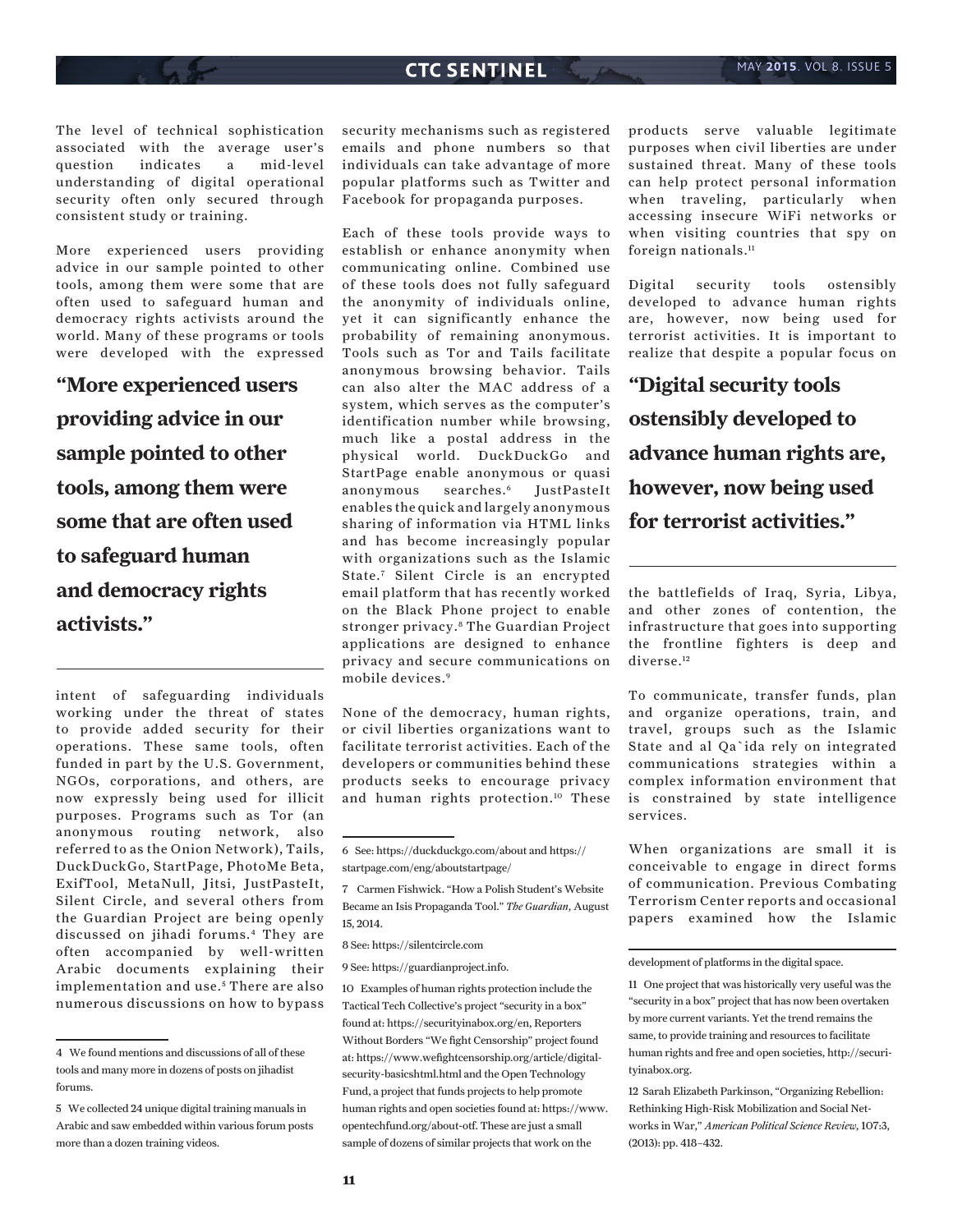State's administrative processes grew.13 Everything from reporting structures to finance structure and recruiting processes has to be developed. In constrained geographic areas this process can occur over what can best be described as the "SneakerNet," which describes the ability for complex organizational structures to be built up through direct personal contact facilitated by for example, walking or driving.

As the size and complexity of an insurgency increases so do the challenges of managing a transnational network. The logistical challenges for managing foreign fighters are extensive.

**"Individuals are highly attuned to the security status of popular applications including Skype."**

The International Center for the Study of Radicalisation and Political Violence estimates that more than 20,000 individuals have traveled to Syria to fight as of January 2015, a number that exceeds foreign fighter estimates for Afghanistan in the 1980s.<sup>14</sup> Once on the ground, these fighters need to be fed, organized, and often paid, an enormous challenge, which in the case of the Islamic State is made more difficult by external intelligence services seeking to halt foreign fighter flows.

The SneakerNet breaks down as logistical challenges increase. Globalized jihad

has increasingly gone online to handle communications, monetary transfers, and other supporting and propaganda functions. This movement to global digital communications has increased the urgency associated with what is best described as tech support for jihad.

### **Jihadi Techies**

Users like Tiqani al-Islam, who provides detailed analysis of Virtual Private Networks (VPNs) and their legal obligations regarding data retention, add to already robust discussions on secure communications in response to questions posed by community members. By identifying and highlighting which networks should not be used, they are enhancing the aggregate security of the network. By educating users how to use VPNs or the Tor network they are increasing the costs to intelligence and law enforcement in what Hoffman calls the "Technological Treadmill," in which terrorists seek to stay ahead of counterterrorist practitioners.15

We also found clear indications in the forums that individuals are highly attuned to the security status of popular applications including Skype. For instance, in response to a question about how to use Skype through Tor, a jihadi with more knowledge responded, "Skype is insecure, and Americans are recording every single call since 2008." Later, another jihadi specifically indicates that Skype cannot be used through Tor. These types of conversations are repeated in the sampled forum traffic for a number of applications. Discussions on the use of Skype, WhatsApp and many others are not of themselves surprising, but the conversations on the forums shift individuals away from using less secure to more secure communication.

The discussions also deal with facilitating secure mobile communications and browsing. A detailed post by Rakan al-Iraqi analyzes the security of several mobile platforms and a number of available communication applications. He begins by highlighting Wickr Software, a multi-platform messaging application that claims a number of highly secure features. He explains that using Wickr, user ID and device communications undergo multiple rounds of salted cryptographic hashing using SHA256, data at rest and in transit are encrypted with AES256, password and password hashes do not leave the device, and lastly that messages and media are subject to auto-deletion upon expiration. The application functions as a peer-to-peer encryption protocol eliminating the storage of encryption keys by a middleman. The program is designed for secure communications between human rights activists, journalists, friends, and individuals requiring high levels of privacy. Ratan al-'Iraqi explains the software's utility

**"With the increasing sophistication of geomapping capabilities comes a heightened ability to plan operations."**

and offers up Wickr's own \$100,000 reward for those able to crack its protocols as a testament to its security.

Rakan al-'Iraqi also discusses Telegram, a Russian-made encrypted communications application. He notes that Telegram does force registration, but provides instructions for how to spoof the process with fake mobile numbers. Al-'Iraqi also demonstrates real technical prowess. A detailed discussion of and instructions on how to Root an Android Device<sup>16</sup> and install Tor shows a high degree of concern for systemic protection of communications. He provides a link to a detailed instruction manual on justpaste.it (in Arabic and with pictures) detailing how to root the device and install Tor. While the technical sophistication is probably too much for the basic user, the simplicity of the instructions opens it up to most moderately skilled users. The relative enhancement of security provided by the rooting of a mobile

<sup>13</sup> Danielle F. Jung, Jacob N .Shapiro, Pat Ryan, and Jon Wallance, *Managing a Transnational Insurgency: The Islamic State of Iraq's "Paper Trail,"* 2005-2010, (Combating Terrorism Center at West Point, 2014). Muhammad Al-`Ubaydi, Nelly Lahoud, Daniel Milton, and Bryan Price, *The Group That Calls Itself a State: Understanding the Evolution and Challenges of the Islamic State,* (Combating Terrorism Center at West Point, 2014).

<sup>14</sup> Peter Neumann, "Foreign Fighter Total in Syria/Iraq Now Exceeds 20,000; Surpasses Afghanistan Conflict in the 1980s." (ICSR, 2015).

<sup>15</sup> Bruce Hoffman, *Inside Terrorism*, (New York: Columbia University Press: 2006), pp. 252-253.

<sup>16</sup> Rooting a device allows for base level access to the device outside of the normal phone operating system.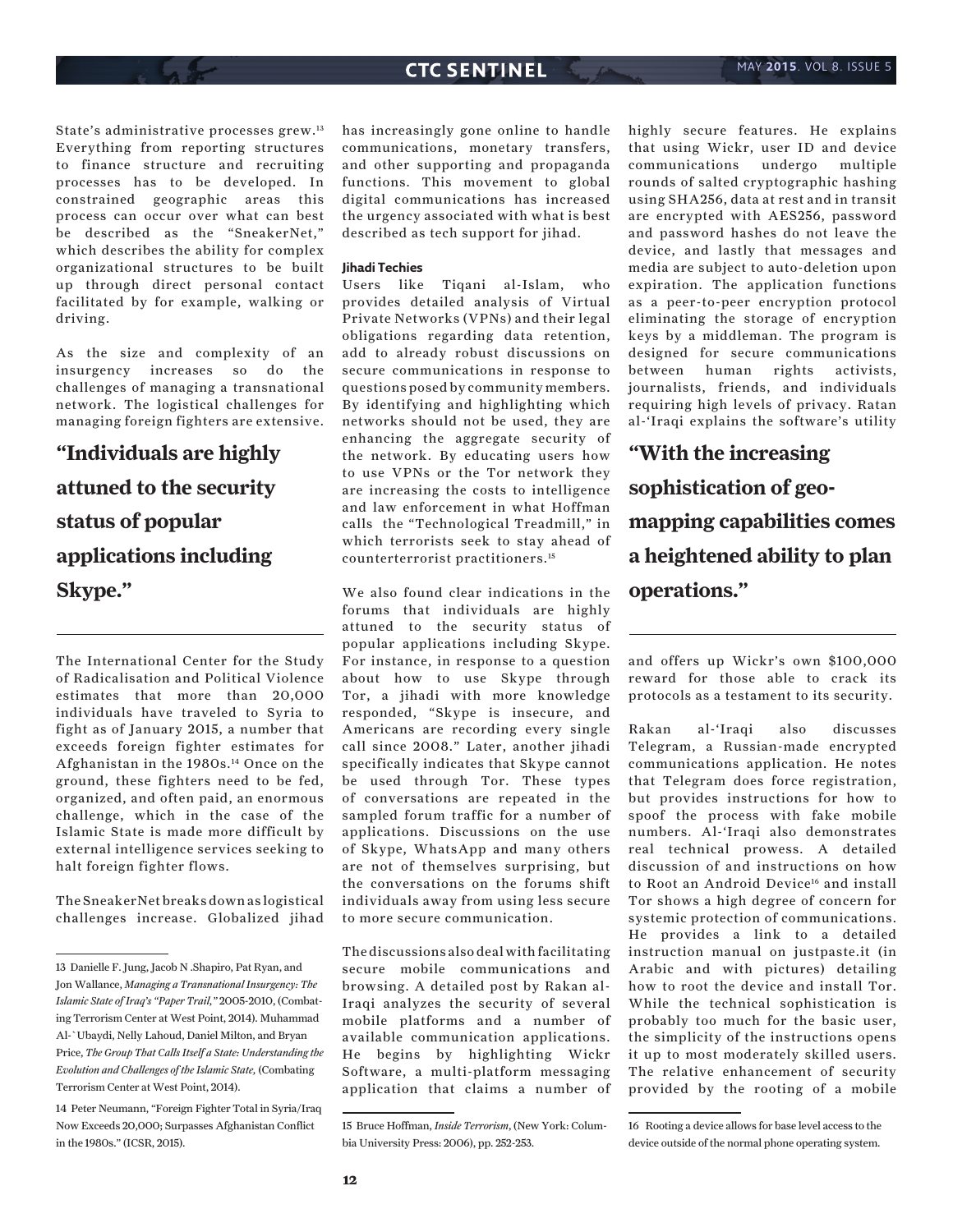phone and the installation of Tor can be significant, it does not provide foolproof protection. Its consideration, however, demonstrates a level of awareness among the jihadists of the intense level of surveillance that is brought to bear on them.

### **Cyber Tools for Terrorists**

Terrorists are able to leverage digital tools in other ways. User Abu 'Umbar al-Filistini, writing with the Twitter handle Usayyid al-Madani, provided detailed explanations on how to download and use online mapping programs to plan and coordinate "military operations." This discussion harkens back to the use of Google Earth by Lashkar-i-Tayyiba operatives to conduct the 2008 Mumbai attacks that resulted in approximately 160 civilian fatalities. Al-Filistini provides links to three different mapping services including the Universal Maps Downloader, Global Mapper, and Google Earth. He also included videos explaining how to use the mapping software and how to download maps for on-the-go operations. He closes his post with: "This work is dedicated to mujahideen everywhere, on top of them, the mujahideen of the Islamic State and Ansar Bayt al-Maqdis," illustrating the direct linkage of the online and offline communities.

The use of online mapping services demonstrates an increasing organizational capacity facilitated by the tools many use for normal activities. With the increasing sophistication of geo-mapping capabilities comes a heightened ability to plan operations with a better understanding of local terrain and its tactical advantages and disadvantages. A final case illustrating jihadis' increasing technical acumen comes in a detailed post by one Abu `Umar al-Misri. In it, he includes links to documentation as well as video tutorials on how to hack into WiFi networks.

The tutorials explain how to manipulate a vulnerability in WiFi Protected Setup (WPS), a feature that is enabled by default runs on most WiFi routers using WPA2 protection. This feature is still enabled on many WiFi routers and poses a security threat because the password can be broken quickly using brute force

(trying a different password over and over until access is granted). Although the absolute technical skill required to exploit this vulnerability is relatively low, the discussion again serves to highlight the use and discussion of technology vulnerabilities.

This article cannot examine all instances where advice and instructions are being disseminated, but the information is both deep and broad. What is frustrating for the privacy and security

**"Jihadist tech support through online communities is likely to grow in importance in the coming years."**

community is the realization that the government position on so-called backdoors might have some merit. The burden clearly does not fall entirely on well-intentioned developers.

Many tools are being developed by jihadis. We found conversations indicating jihadis are in the early stages of developing secure communications and browsing programs independent of the efforts by Western privacy advocates. The effectiveness of these tools is likely to be limited in most cases, yet will likely increase the concerns of intelligence and law enforcement individuals as they represent a small first step down the road to developing potential cyber weapons. Requests among the sampled forum traffic for targeted low-level attacks against websites in other countries and information about strategies and techniques to facilitate such attacks also add to concerns about digital security.

### **Insights into Jihadist Behavior Online**

Our sample provides intriguing insights into an evolving area of operations. The low level of Internet penetration in some Middle Eastern and North African nations (Iraq, Syria, and Yemen having 9.2%, 26.2%, and 20% respectively as of  $2014$ <sup>17</sup> contrasts with the high levels in Europe and other Western countries. It indicates that the role of jihadist tech support through online communities is likely to grow in importance in the coming years.

Understanding how jihadists establish digital security will become more important. By enhancing their digital hygiene, jihadists are augmenting costs both in time and money for intelligence services and law enforcement.

These jihadist tech support posts were in many ways inevitable and their level of sophistication is likely to grow as does the percentage of the population who qualify as digital natives. As the membership of terrorist/jihadist organizations evolve from technically weaker older generations to younger generations with a far greater comfort and respect for the uses and limits of technology, it is likely that the threat environment will become increasingly complicated. Jihadist tech support for the application of digital tools is quite literally in its infancy and the future offers both opportunities and threats.

*Muhammad al-`Ubaydi is a research associate at the Combating Terrorism Center and monitors Arabic jihadist websites.*

*Aaron F. Brantly is Assistant Professor of International Relations and Cyber in the Department of Social Sciences at the United States Military Academy, Cyber Policy Fellow for the Army Cyber Institute and Cyber Fellow at the Combating Terrorism Center.* 

*The views expressed here are those of the authors and do not reflect the official policy or position of the Department of the Army, Department of Defense, or the U.S. Government.*

<sup>17 &</sup>quot;Middle East Internet Users, Population and Facebook Statistics." Internet World Stats, 2015.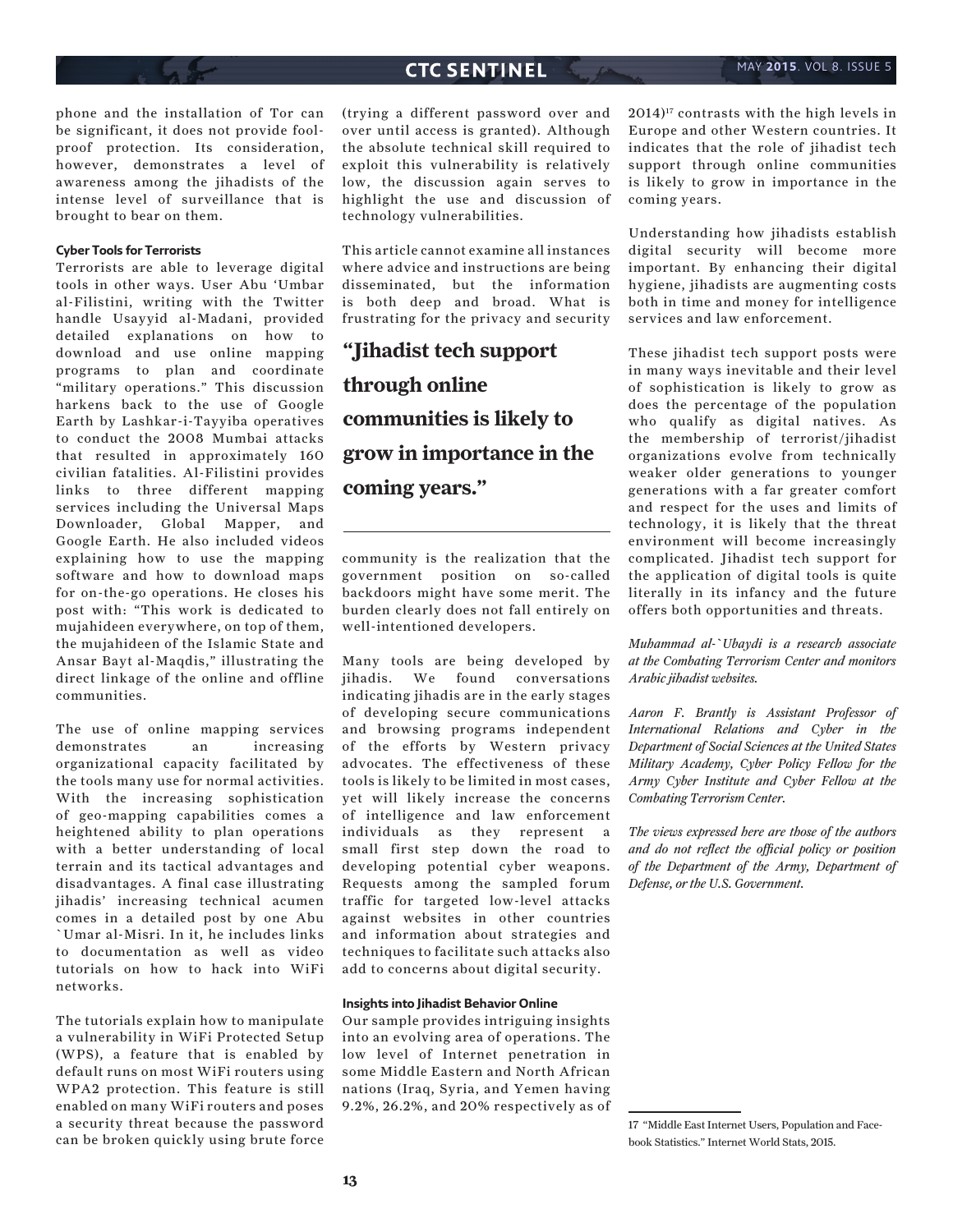# **Terrorist Outbidding: The In Amenas Attack**

By Geoff D. Porter

on january 16, 2013, a group of men under the leadership of Mokhtar Belmokhtar attacked the Tigantourine Gas Facility at In Amenas, Algeria, and took more than 100 expatriate personnel hostage. More than two years later, the motives for the attack on this remote facility remain in question, despite post-mortems from one of the joint venture partners Statoil, the British government, and even one allegedly produced by the group to which Belmokhtar belonged.

# **"Outbidding can especially apply to violent organizations that fracture and then are compelled to compete for support."**

At the time, Belmokhtar claimed that his group had attacked the facility in retaliation for Algeria having allowed France to use its airspace during military operations against disparate Islamist groups that had taken control of a large portion of northern Mali. Evidence discovered later, showing that Belmokhtar's group had begun planning the attack several months before France invaded Mali, makes it impossible for this explanation to be the sole cause.

While anger at France's participation in the Mali campaign may have helped encourage planning, there must have been other motives. Hostage-taking has a long history among terrorist organizations and serves multiple purposes. Hostages can be ransomed for funds. They can be swapped for sympathizers or supporters held by the enemy. They can also be used as a form of outbidding to raise a group's profile among its competitors.

The last option seems to have been at least one of Belmokhtar's goals at Tigantourine.

### **Outbidding Among Violent Organizations**

Violent organizations that occupy the same space and adhere to similar ideologies or pursue similar political goals often compete with one another for finite constituencies. As a consequence, they resort to different means to assert dominance and claim primacy. For groups that have already embraced violence as a means of advancing their causes, escalating the level of violent behavior can serve this purpose, in what has become known as "outbidding."18

One prominent example is Fatah's embrace of suicide bombing, something which it had historically avoided. Thrust into competition with Hamas and other aggressive non-state actors in Israel and the Palestinian territories that shared some of Fatah's political objectives, Fatah may have felt compelled to adopt some of the same tactics that had generated populist support for Hamas, in particular, suicide bombing.

In January 2002, Fatah did just that and carried out its first such attack.19 Support for Fatah rose considerably after this decision and while it did not vanquish Hamas as a result, Fatah's embrace of suicide bombing demonstrated how outbidding narrowed the growing gap between the two organizations, even though it undermined Fatah's ability to engage in a negotiated solution to Israel's occupation of Palestinian territory. <sup>20</sup>

### **The Army of Islamic Salvation vs. The Armed Islamic Group**

Outbidding can especially apply to

violent organizations that fracture and then are compelled to compete for support from a common constituency.

In 1994, two years into Algeria's Islamist insurgency of the 1990s, an upstart militant Islamist organization, the Armed Islamic Group (GIA), was jockeying for primacy and power with the original Islamist group fighting the Algerian government, the Army of Islamic Salvation (AIS). In an unprecedented move calculated to upstage the AIS, the GIA hijacked an Air France flight from Algiers to Paris. <sup>21</sup>

**"One prominent example [of outbidding] is Fatah's embrace of suicide bombing, something which it had historically avoided."**

The hijacking unfolded over several days, with French Special Forces eventually killing the hijackers in Marseilles, where the plane had stopped to refuel. By 1995, the GIA had become the preeminent militant Islamist organization in Algeria and the AIS had been relegated to irrelevancy.

Belmokhtar had a ringside seat at this struggle for jihadi primacy from within the GIA. By this stage, he already had plenty of experience, allegedly dating back to the anti-Soviet fight in Afghanistan during the 1980s. He eventually quit the GIA, having become frustrated with its indiscriminate violence.<sup>22</sup>

<sup>18</sup> Mia Bloom, *Dying to Kill: The Allure of Suicide Terrorism* (New York: Columbia University Press, 2005); Andrew Kydd and Barbara Walter, "The Strategies of Terrorism," *International Security* 31:1 (Summer 2006), pp. 49-80.

<sup>19</sup> Jacob N. Shapiro, *The Terrorist's Dilemma: Managing Covert Violent Organizations,* (Princeton, NJ: Princeton University Press, 2013), p. 223.

<sup>20</sup> Robert A. Pape, *Dying to Win: The Strategic Logic of Suicide Terrorism* (New York: Random House, 2005); Andrew Kydd and Barbara F. Walter, "Sabotaging the Peace: The Politics of Extremist Violence," *International Organization* 56 (Spring 2002), pp. 263–296; Mia M. Bloom, "Palestinian Suicide Bombing: Public Support, Market Share, and Outbidding," *Political Science Quarterly* 119 (Spring 2004), pp. 61–88.

<sup>21</sup> Mohammed M. Hafez, *Why Muslims Rebel: Repression and Resistance in the Islamic World* (London: Lynne Rienner, 2003), p.118.

<sup>22</sup> Andrew Black, "Mokhtar Belmokhtar: The Algerian Jihad's Southern Emir" *Jamestown Terrorism Monitor*  Vol. 7:12 (2009). Andrew Wojtanik, "Mokhtar Belmokhtar: One-Eyed Firebrand of North Africa and the Sahel," Jihadi Bios Project, Combating Terrorist Center, West Point, 2014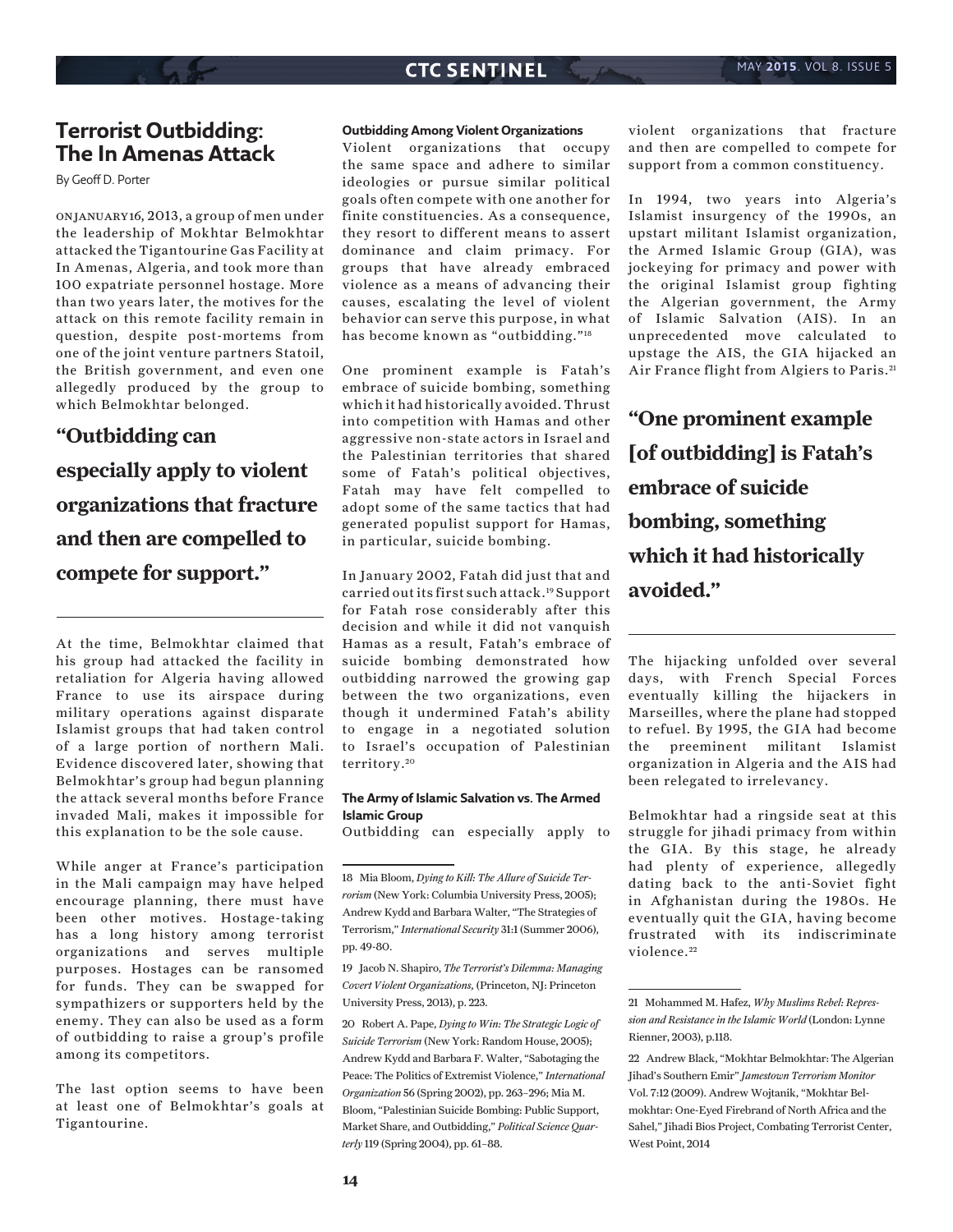Belmokhtar subsequently joined the Salafist Group for Preaching and Combat (GSPC), which then evolved into al-Qa`ida in the Islamic Maghreb (AQIM). Significantly, the GIA battalion, or *katîba*, that executed the 1994 Air France hijacking was called Mouaqioun bi-Dimma, the same name as the group that conducted the In Amenas attack.

### **Jahbat al-Nusra vs. The Islamic State**

The same dynamics are visible in a more recent episode of competition between terrorist organizations. Jabhat al-Nusra and the Islamic State have competed for legitimacy, supporters, fighters, and funds in Syria over the past few years.

As with the competition between the AIS and the GIA, hostage-taking proved instrumental in the Islamic State's surpassing and, in some instances, displacing Jabhat al-Nusra as the primary jihadi group operating in Syria.

# **"Belmokhtar, despite having unassailable jihadi credentials, was increasingly marginalized from AQIM leadership decisions."**

The Islamic State's differences with al-Qa`ida's leadership and its eventual schism with al-Qa`ida are well known. However, it continued to operate in Syria where Jabhat al-Nusra, which remained allied with al-Qa`ida, also operated.

Although the two organizations differed in their ultimate goals—overthrow of the al-Assad government versus the establishment of a caliphate—they did share the common purpose of combating the government of Syria's President Bashar al-Assad and of promoting a particular interpretation of Islam. As a result, Jabhat al-Nusra and the Islamic State found themselves vying for many of the same recruits and some of the same financial supporters.

One of the decisive events that appear to have clinched the Islamic State's position as the dominant jihadi group in Syria and Iraq was its kidnapping and eventual murder in 2014 of James Foley after 22 months of captivity. This act was followed two weeks later by the murder of another hostage, Steven Sotloff.

The killings of Foley and Sotloff brought unprecedented attention to the Islamic State. During the decade before the Islamic State declared the establishment of the caliphate (i.e., from June 30, 2004 through June 29, 2014), the combined Arabic and English media mentions of the Islamic State or predecessor organizations totaled 7,865.

During the month following Foley's murder and including the weeks immediately after the murder of Sotloff (August 20, 2014 to September 20, 2014) there were more than 24,000 mentions. Mentions of the Islamic State in English and Arabic media from August 20, 2014 until May 1, 2015 increased to more than 200,000, with more than half (118,000) occurring in Arabic.<sup>23</sup> Obviously, many of these mentions can be attributed to further attacks and murders, but the 300% increase in media appearances in the month following Foley's murder is still significant.

### **Media Mentions As Proxy**

Compare that to the media mentions for Jabhat al-Nusra during identical time frames. From its creation until June 29, 2014, the combined Arabic and English total of media mentions for Jabhat al-Nusra was 15,128, with 9,974 mentions in Arabic and 5,154 in English. In the month following Foley's murder, Jabhat al-Nusra garnered only 958 mentions in English and 2,047 in Arabic. In the ensuing nine months, there were only 16,971 mentions of Jabhat al-Nusra in Arabic and English, mostly in Arabic. 24

#### **In Amenas As An Instance of Outbidding**

The Mouaqioun bi-Dimma's attack on the Tigantourine Gas Facility fits a similar pattern. Following a dispute with AQIM's leadership, Belmokhtar broke away and carried out arguably the most spectacular terrorist attack in North African history. The hostagebarricade event resulted in the capture and death of 39 expatriate personnel. After the attack, Belmokhtar's star shone brightly in the jihadi universe.

A series of letters uncovered by the journalist Rukmini Callimachi in February 2013 confirmed longsuspected tensions between AQIM leader Abdelmalek Droukdal and Mokhtar Belmokhtar, the leader of the Moulathimin Brigade, an AQIM brigade operating in the Sahara.<sup>25</sup> The letters show that Belmokhtar, despite having unassailable jihadi credentials, was increasingly marginalized from AQIM leadership decisions.

**"In their own report... Belmokhtar's supporters indicate that the initial planning [for In Amenas] coincided with... increasingly acrimonious letters."**

The rift, according to the letters, reached a head between September and November 2012.<sup>26</sup> Belmokhtar complained that AQIM's leadership was disconnected from the front and the fight.<sup>27</sup> AQIM's leadership responded, chastising Belmokhtar for not attending leadership meetings and for failing to contribute to weapons procurement.<sup>28</sup>

<sup>23</sup> Statistics regarding press mentions for the Islamic State and Jabhat al-Nusra, as well as other organizations mentioned below, are derived from Factiva searches. While clearly not comprehensive, they serve as a functional proxy.

<sup>24</sup> Ibid.

<sup>25</sup> Rukmini Callimachi, "In Timbuktu, al-Qaida left behind a manifesto," Associated Press, February 14, 2013.

<sup>26</sup> Mathieu Guidère, "The Timbuktu Letters: New Insights about AQIM" *Res Militaris*, 4:1, Winter-Spring (2014).

<sup>27</sup> Ibid., p. 8.

<sup>28</sup> Ibid.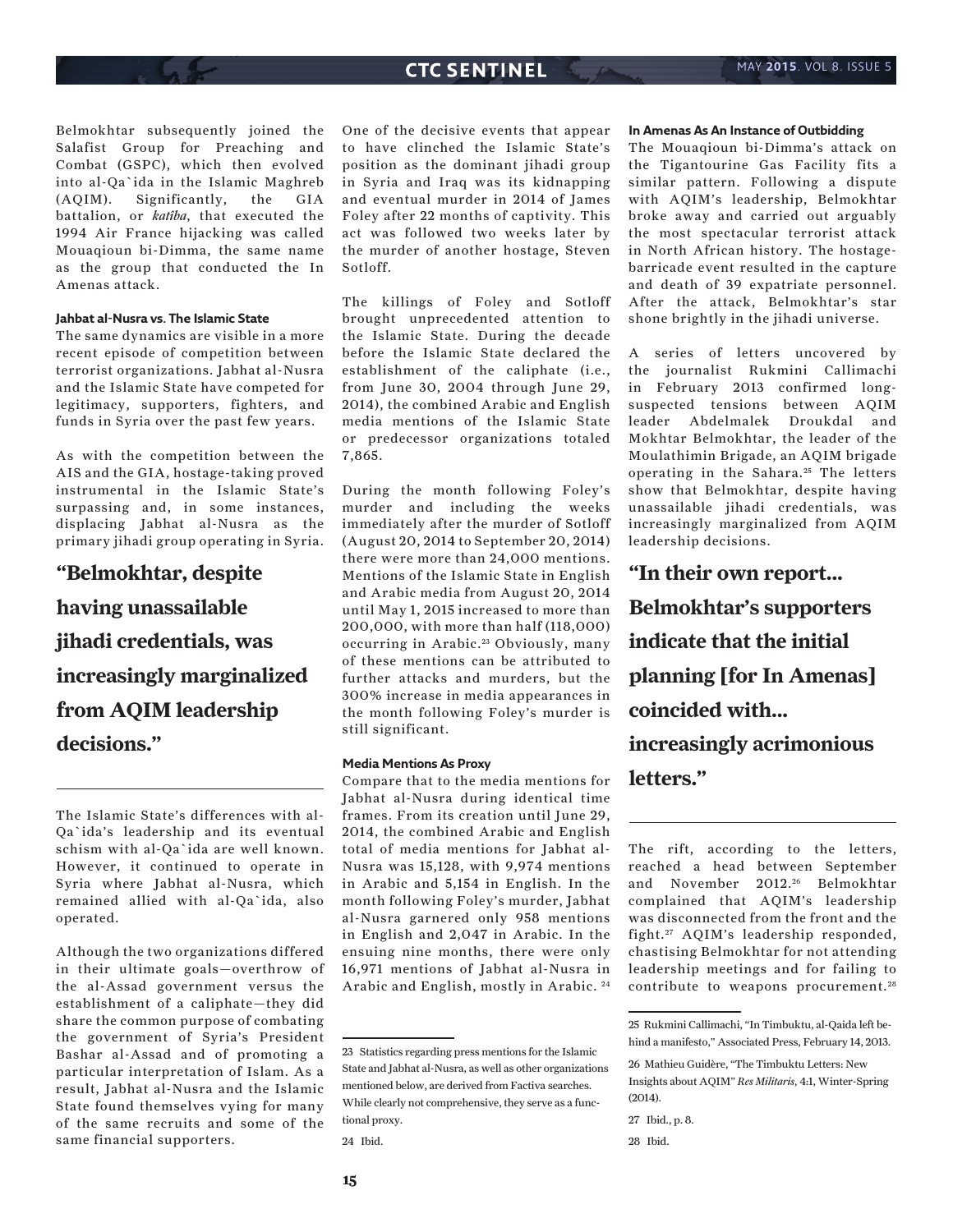In their own report documenting the In Amenas attack, Belmokhtar's supporters indicate that the initial planning coincided with the exchange of increasingly acrimonious letters between Belmokhtar and Droukdal.<sup>29</sup>

### **The Tigantourine Attack**

On January 16, 2013, after two months of planning, 32 men loyal to Belmokhtar launched an attack on the Tigantourine Gas Facility. More than 800 workers were employed at the facility, including 146 expatriate personnel. After breaching the security cordon, the attackers searched housing and the central processing facilities looking for employees. The attackers corralled the foreign personnel in the housing facility's main courtyard and let the Algerian employees go free. <sup>30</sup>

The attackers not only allowed the foreign hostages to use their mobile and satellite phones to call their employers and the media, but actually encouraged them to do so in order to call more attention to the attack. The attackers also spoke with Algerian security forces, communicating a number of demands, including the halting of France's military operations in northern Mali, and the release of both convicted terrorists held in U.S. facilities and terrorists held by Algerian authorities.<sup>31</sup>

On the second day, Algerian forces attacked. In the ensuing violence, 39 hostages, an Algerian security guard, and all 29 attackers died. None of the attackers' demands was considered.

#### **Mokhtar Belmokhtar Raises His Profile**

If the In Amenas hostage-taking was at least in part motivated by Belmokhtar's competition with Droukdal for primacy, then it appears to have worked, at least in generating media attention. Prior to the attack, Belmokhtar was essentially unknown with just 1,121 media mentions in English, French, and Arabic of his name during the decade before the operation.

In the 17 months after the attack, there were six times as many. From January 16, 2013, the day of the attack, until May 1, 2015, there were 6,881 mentions by name and an additional 900 mentions of "Those who Sign in Blood," the English translation of the name of the brigade that carried out the attack. This is in contrast to fewer than 1,700 media results in Arabic, French, and English for Abdelmalek Droukdal in the decade prior to the Tigantourine attack, and only 1,101 immediately after the attack until May 1, 2015.

**"Hostage-taking succeeded in generating media attention and raising the group's profile."**

### **What Does Hostage-Taking Achieve?**

Hostage-taking as a form of outbidding and asserting dominance in a competitive jihadi landscape is about more than just garnering media attention. It also relates to practical things such as attracting recruits and generating funding, elements that are nonetheless vital in advancing a violent organization's strategic political objectives. These components, though, are harder to measure. It is hard to gauge beyond rough estimates how many fighters have tried to join the Islamic State or Jabhat al-Nusra following the kidnapping and murders of Foley and Sotloff. It is also, for now at least, impossible to disaggregate funding for either organization. Without access to Islamic State or Jabhat al-Nusra bookkeeping, it is impossible to know how much either organizations' finances changed in the wake of the Foley and Sotloff murders.

Analyzing the Tigantourine attack and any likely dispute between Droukdal and Belmokhtar poses similar challenges. Although Belmokhtar's infamy has now far surpassed that of Droukdal, it is difficult to assess whether the attack resulted in tangible benefits for Belmokhtar.

Viewed through the lens of practical gains, the evidence that Belmokhtar's In Amenas operation was strategically successful is less clear. His organization did absorb another jihadi group, the Movement for Unity and Jihad in West Africa (MUJAO) in August 2013, and formed a new group called the Mourabitoun. The new group, though, has not been very active, apart from a deadly attack in Bamako in March 2015. Moreover, MUJAO recently announced that it was splitting with Belmokhtar and allying itself with the Islamic State.<sup>32</sup> The hostage-taking certainly succeeded in generating media attention and raising the group's profile, but it is less clear whether the Mourabitoun has been able to convert that higher profile into meaningful sustained support in terms of money and manpower, which are, after all, the ultimate goals of outbidding.

The hostage-barricade situation at Tigantourine is also an unfortunate instance where tragedy accommodates irony. At the heart of Belmokhtar's dispute with Droukdal was the permissibility of kidnapping and hostage taking. According to Mathieu Guidère, "Belmokhtar did not consider kidnapping and ransom to be part of 'jihad' (holy war) since the hostages were generally non-combatants or civilians. Secondly he believed that such practices would attract unwanted attention from Western countries…"

Belmokhtar's opposition to hostage taking was overruled by Droukdal who argued that "as for the status of hostages, the [AQIM] Legal Committee considers that any Western citizen is an enemy combatant because Western countries have all declared to be engaged in the war on terror and their political and military actions globally target the Islamist and jihadist

<sup>29</sup> December 18, 2014, "Dirasa tawthiqiya li-`amaliya "al-muwaqiyun bi-al-dima'" al-fida'iyah bi al-jaza'ir.

<sup>30 &</sup>quot;In Amenas Inquest" U.K. Coroner's Office, Day 12, October 7, 2014, p. 23.

<sup>31 &</sup>quot;Foreigners seized after deadly Algeria attack" Al Jazeera, January 16, 2013; Bill Roggio, "Belmokhtar claims Algerian raid, slaying hostages for al Qaeda" *The Long War Journal* (January 2013); "Algeria Hostage Deal: Kidnappers Offer to Swap US Hostages for Jailed Militants," Reuters, January 18, 2013.

<sup>32</sup> Thomas Joscelyn, "Confusion surrounds West African jihadists' loyalty to Islamic State" *The Long War Journal*, May 14, 2015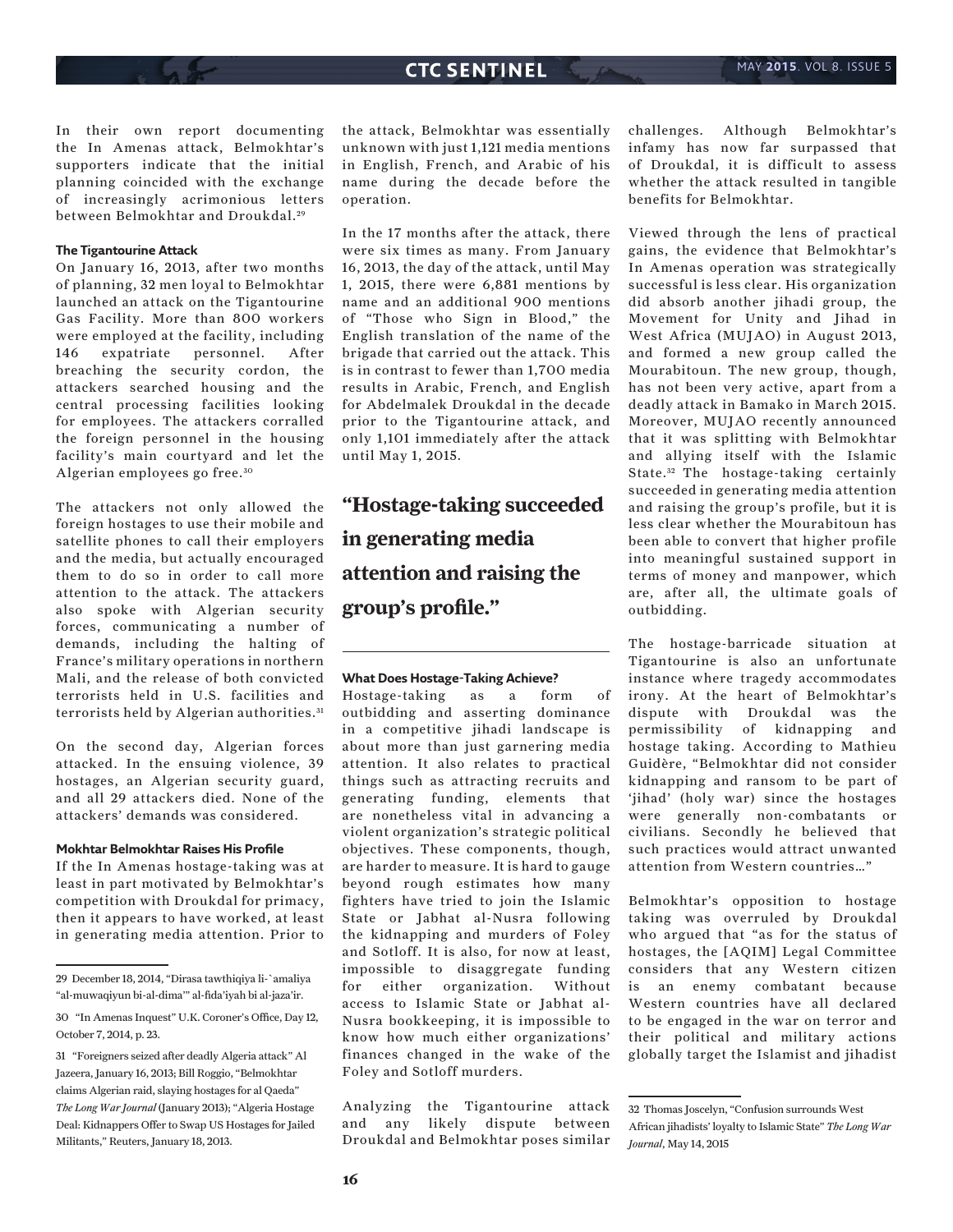groups." 33 Belmokhtar's dispute with Droukdal regarding kidnapping and hostage-taking comes as a surprise because Belmokhtar was at the forefront of kidnap for ransom in the Sahara for many years and participated in numerous operations that resulted in substantial revenue for AQIM. 34

In his bid to supplant Droukdal, Belmokhtar may have revisited their dispute in an attempt to beat the AQIM leader on his own ground. If Droukdal considered kidnapping and hostagetaking to be legal, then Belmokhtar was going to do it on an unprecedented scale. Belmokhtar would walk the walk, while Droukdal simply talked. And Belmokhtar would take the mantle of jihadi dominance in North Africa.

*Dr. Geoff D. Porter is an assistant professor with the Combating Terrorism Center at West Point and president of North Africa Risk Consulting. He specializes in political stability, violent non-state actors, and the extractive industries in North Africa.* 

*The views expressed here are those of the author and do not reflect the official policy or position of the Department of the Army, Department of Defense, or the U.S. Government.*

33 Ibid.

# **Islamic State Operations and Iraqi Fault Lines**

By Andrew Watkins

during the offensive by Islamic State militants that began in early June 2014, the group parlayed tactical advantages into significant territorial gains. Its use of multidirectional, vehicle-borne assaults made it seem as though Islamic State fighters were ubiquitous.<sup>1</sup> The speed of these attacks threw Iraqi security forces (ISF) on their heels and allowed the militant group to capture land and weapons as state security forces withdrew. The Islamic State also succeeded in slowing the organization of an ISF counteroffensive by planting improvised explosive devices (IEDs) along roads and in houses.<sup>2</sup> While

**"Iraq's Sunni community has largely been left out of the political and security decision-making process in post-Saddam Iraq."**

these tactical successes have been discussed extensively by a number of Iraq analysts, the broader geopolitical context in which they took place requires further analysis.

The Islamic State's military achievements have taken place largely along two preexisting, culturally defined fault lines. The first is between the primarily Shia Iraqi security forces and the Sunni majority areas where these forces are now operating in western Iraq. The second is the zone between the central government in Baghdad and the Kurdistan Regional Government (KRG) in Erbil that demarcates disputed territories between the two levels of government.

By exploiting gaps in the positioning of security personnel resulting from these twin domestic conflicts, the Islamic State has been able to make significant territorial gains. One consequence of Iraq's internal divisions is that the Islamic State is not fighting a unified, strong, Iraqi army. Instead, an assortment of localized security forces including well-trained Peshmerga in the Kurdish region, increasingly powerful Shia militias organized under the al-Hashd al-Shabi (popular mobilization) forces in central Iraq, and Sunni tribal protection forces scattered throughout the country—have taken control of security arrangements at a localized level.<sup>3</sup> This fracturing of the national defense posture as a result of political disputes helps explain the Islamic State's rapid expansion.

### **Marginalized Sunnis**

Iraq's Sunni community has largely been left out of the political and security decision-making process in post-Saddam Iraq.4 Iraq's Sunni heartland, principally in Anbar but with large populations in Salahaddin, Diyala, and Ninewa provinces, has struggled to develop effective, locally-staffed security institutions. One reason for this is a hesitance on the part of the federal government to provide arms or funding for Sunni tribes that could be used to oppose the state.

Though these areas are unquestionably part of federal Iraq, their security arrangements have been a source of considerable tension. This is primarily due to the sectarian composition of the mainly Shia Iraqi national army and the increased power of Shia militias.<sup>5</sup> Local Sunnis, many loath to support the draconian rule of militant groups, still see a threat in the armed forces

<sup>34</sup> Geoff D. Porter, "AQIM's objectives in North Africa," *The CTC Sentinel*, 4:2, (2011).

<sup>1</sup> Sam Jones, "Iraq crisis: sophisticated tactics key to Isis strength," *Financial Times*, June 26, 2014.

<sup>2</sup> Alice Fordham, "Ambushes, Mines, and Booby Traps: Islamic State Militants Change Tack," NPR, October 21, 2014.

<sup>3</sup> The House Armed Services Committee in the 2016 National Defense Authorization Act sought to allocate one-quarter of the proposed \$715 million earmarked for Iraq military support to go directly to the Kurdish Peshmerga and Sunni militias. Julian Pecquet, "Defense bill recognizes Iraq's Kurdish, Sunni militias as a country," *Al Monitor*, April 27, 2015.

<sup>4</sup> Stephen Wicken, "Iraq's Sunnis in Crisis," *The Institute for the Study of War*, May 2013.

<sup>5</sup> Dexter Filkins, "The Real Problem In Iraq," *The New Yorker*, May 19, 2015.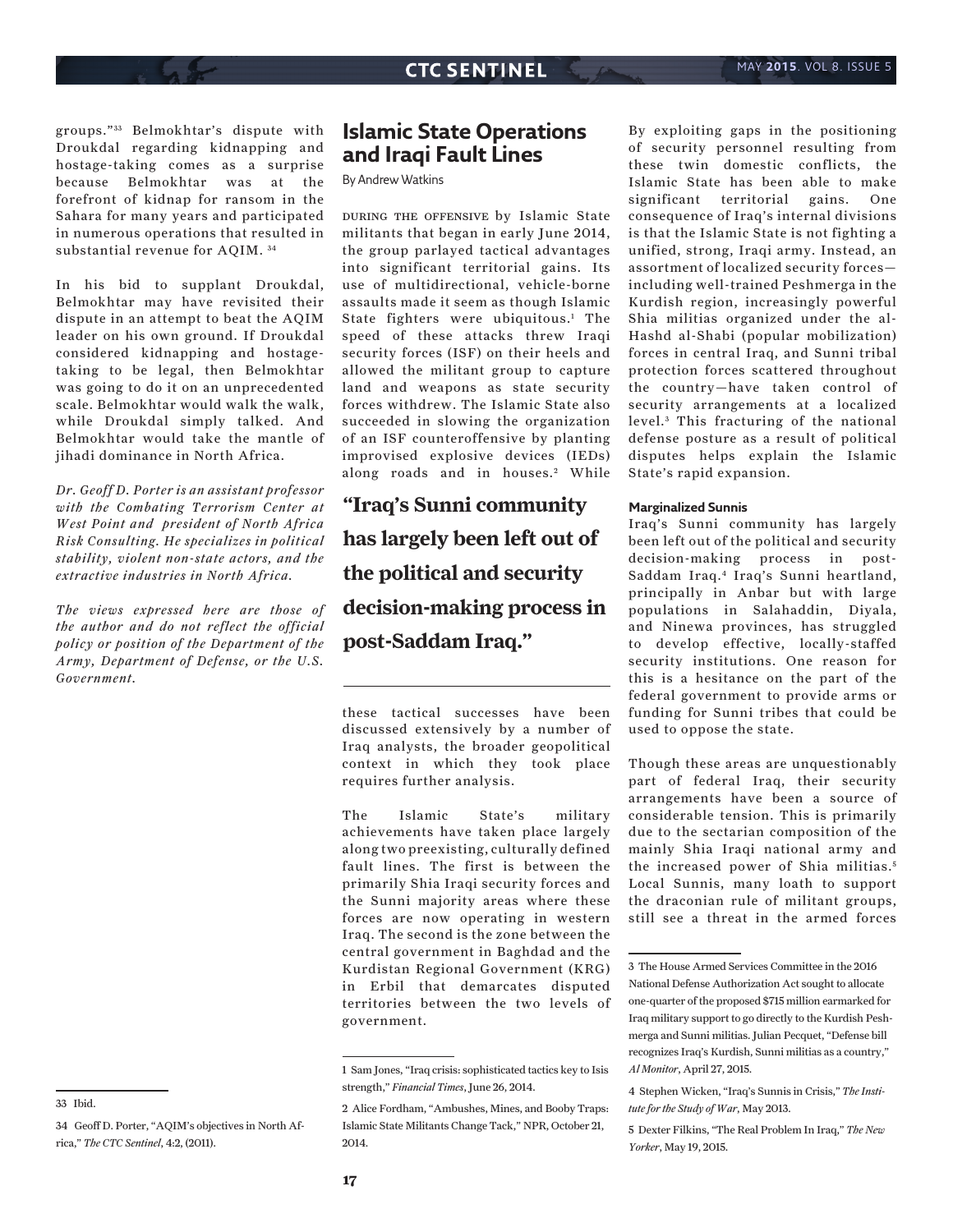ostensibly sent there to protect them.6 At the same time, the Iraqi chain of command has appeared to lack the motivation to assert military power in Sunni areas. Part of this is due to poor training, inadequate supplies, and weak leadership. However, the principle cause is the overtly sectarian nature of the Iraqi state and the Sunni's diminished position within it.<sup>7</sup>

In contrast to disputes between Erbil and Baghdad, the nature of Sunni disputes with the central government has not been defined by territorial ambition. While some in the Sunni community advocate for an autonomous region, the main concern is maintaining a force to protect Sunni areas from Islamic State

**"The Iraqi government's ad hoc response to the Islamic State's advances in Mosul and other Sunni areas helped the Islamic State gain momentum along the Euphrates and Tigris corridors."**

fighters and Shia militias.8 The Islamic State has been able to capitalize on these localized disputes in Sunni areas and exploit the security weaknesses they engender.

### **Islamic State Operations in Sunni Areas**

The Islamic State has exploited the fractious security relationship between the ISF and the Sunni population. The group's initial conquest of Fallujah in January 2014 and subsequent success in taking Mosul five months later

was in part a result of preexisting tensions in those areas. In some Sunni communities, Islamic State forces were able to bolster their ranks through the recruitment of local Sunnis.9 Part of this is likely a result of alliances based on expediency rather than ideological agreement.10

In combination with local recruitment, the Islamic State graphically promoted the killing of Shia civilians, government employees, and anyone else opposed to the creation of a new caliphate. These terror tactics polarized the local security environment and caused further hesitation among the under resourced, poorly trained Iraqi army forces charged with halting the Islamic State's advance. That advance took place in the mainly Sunni cities and towns on the banks of the Tigris and Euphrates rivers.<sup>11</sup>

The Iraqi government's ad hoc response to the Islamic State's advances in Mosul and other Sunni areas helped the Islamic State gain momentum along the Euphrates and Tigris corridors. The time it took for Baghdad to mobilize a counteroffensive, combined with the extensive road infrastructure along the two rivers, allowed the Islamic State to bolster their local positions rather than be content with hit-and-run attacks reminiscent of al-Qa`ida in Iraq (AQI).

The movements of Islamic State forces in the Sunni heartland did not take place in a vacuum. During the campaign to take Mosul, the Islamic State simultaneously undertook targeted operations in the territories that Baghdad and the KRG were fighting over. In part, this move was a consequence of circumstance due to the generally inchoate nature of the preexisting security arrangements in the disputed territories. It was also a tactical move meant to distract the Iraqi army, Shia militias, and Kurdish Peshmerga from mounting a serious, coordinated defense of Mosul.

In one particularly destructive attack, the Islamic State targeted the Kurdish Patriotic Union of Kurdistan (PUK) office in the contested city of Jalula on June 8, 2014 with a car bomb, killing 18 Kurdish Peshmerga. These types of attacks forced state security forces to focus attention on multiple fronts despite being ill prepared for the one evolving in the west of the country.

**Baghdad, Erbil and the Disputed Territories** 

As the Islamic State's forces pushed into the predominantly Sunni areas of western Iraq, they also expanded

**"The disputed territories... form an arc stretching from northeastern Diyala province on the border with Iran to northwestern Ninewa province on the border with Syria."**

eastward into the disputed zone between the semi-autonomous Kurdish region to the north and federal Iraq to the south identified in Article 140 of the Iraqi constitution.12

The disputed territories fall principally within four governorates: Ninewa, Erbil, Kirkuk, and Diyala. These territories form an arc stretching from northeastern Diyala province on the border with Iran to northwestern Ninewa province on the border with Syria.13 The contested status of areas within this belt is largely a legacy of former President Saddam Hussein's

<sup>6</sup> Jim Muir, "Fears of Shia muscle in Iraq's Sunni heartland," BBC News, May 18, 2015.

<sup>7</sup> Ishaan Tharoor, "Why the Iraqi army keeps failing," *The Washington Post*, May 19, 2015.

<sup>8</sup> Joost Hiltermann, Sean Kane, Raad Alkadiri, "Iraq's Federalism Quandary," The International Crisis Group, February 28, 2012, pp. 3-4.

<sup>9</sup> Mohammed Tawfeeq and Chelsea J. Carter, "Officials: Islamic State recruiting on the rise in Sunni areas of

Iraq," CNN, August 11, 2014.

<sup>10</sup> Alice Fordham, "The Other Battle In Iraq: Winning Over Sunni Muslims," NPR, February 3, 2015.

<sup>11</sup> For an updated map of territorial control in Iraq see: "Iraq and Syria: ISIL's Reduced Operating Areas as of April 2015," The United States Department of Defense, April, 2015.

<sup>12</sup> Full Arabic text of Iraq's constitution with English translation by Zaid Al-Ali, "Iraq's final constitution (English)," 2006.

<sup>13</sup> Sean Kane, "Iraq's Disputed Territories: A View of The Political Horizon and Implications for U.S. Policy," The United States Institute of Peace, 2011, p. 12.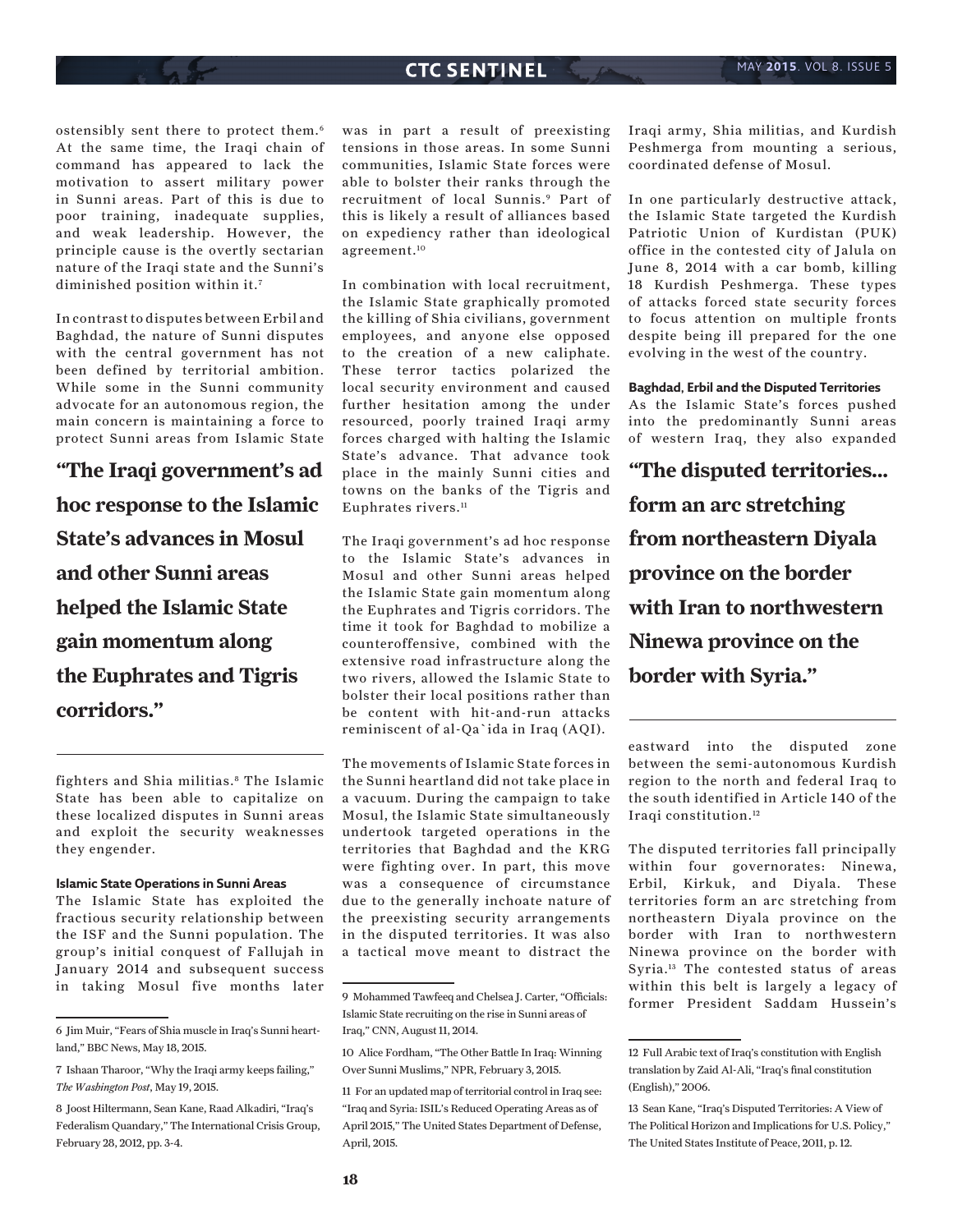Arabization policies.14 During the parliamentary discussions of the 2005 draft constitution, all sides agreed to postpone a decision on the disputed territories, especially oil-rich Kirkuk. Instead, they adopted Article 140 as the principle legislative mechanism through which the issue would be settled. The text outlines a series of steps to be taken, including public referendums in each of the disputed territories.

This status quo held even as implementation of Article 140 was postponed initially on December 31, 2007 and then effectively shelved.<sup>15</sup>

# **"Tensions [with the KRG] increased somewhat during the government led by Nouri al-Maliki, especially after he deployed forces to the border between Salahaddin and Kirkuk."**

The arrangement worked for Erbil and Baghdad because both sides could say publicly that they were in control and neither had to make the politically difficult move of ceding territory.

Tensions increased somewhat during the government led by Nouri al-Maliki, especially after he deployed forces to the border between Salahaddin and Kirkuk in a bid to deter the Kurdish Peshmerga from occupying more territory south of Kirkuk City.16

Even during this period of heightened

tension, the status quo was effectively maintained. Kurdish Peshmerga and Iraqi security forces even jointly exercised control in parts of the contested districts through a combined security mechanism.<sup>17</sup>

### **Islamic State in the Disputed Territories**

Beginning in June 2014, the Islamic State was able to exploit gaps in the security cordon in the disputed territories to devastating effect. In these areas, neither the Iraqi army nor Kurdish Peshmerga had solidified their positions and instead relied on a disjointed, but stable arrangement of mixed administrative and territorial control that had developed since 2003.

The Islamic State was able to expand its influence in this environment as the governments in Erbil and Baghdad struggled to craft a coherent response.<sup>18</sup> Tactically, Islamic State operations in the disputed territories allowed the group to draw ISF and Peshmerga attention away from the critical task of retaking Mosul and other areas in the country's western region.19

The extent to which local security forces—Kurdish and Arab alike—were ill prepared for the Islamic State's actions in the disputed territories can be seen in events that played out in northern Diyala. On June 13, 2014, Islamic State forces entered the disputed towns of Jalula and Sadiyah, approximately 80 kilometers northeast and 60 kilometers north of Baghdad, respectively. <sup>20</sup>

These towns, though formally part of Diyala province, are each home to mixed Kurdish, Arab, and Turkmen

18 Harvey Morris, "Islamic State occupation puts territorial dispute into perspective," *Rudaw*, April 11, 2014.

19 Greg Botelho and Jim Acosta, "U.S. official: Mosul invasion 'might be some time from now,'" CNN, April 9, 2015.

20 "In Iraq, Islamic militants continue drive, grab 2 towns near Baghdad," CBS News, June 13, 2014.

populations. In what would become a frequent strategy employed by the Islamic State, the group mounted sustained sorties in the countryside around Jalula and Sadiyah prior to launching a full attack on the cities directly.

The territorial acquisitions were an extension of previous military victories by the Islamic State in Suliman Beg, Amerli, and Hawija.<sup>21</sup> It took nearly five months for a combined force of Iraqi army, Shia militias, and Kurdish Peshmerga to retake Jalula and Sadiyah.<sup>22</sup>

**"The Islamic State was able to exploit gaps in the security cordon in the disputed territories to devastating effect."**

A similar demonstration of the Islamic State's exploitation of security weaknesses within the disputed territories took place in early August 2014 in the Ninewa town of Sinjar. The assault on Sinjar was combined with a string of attacks on Peshmerga forces in Gwer, Makhmour, Tal Keif, Qaraqosh, and Bartella.

The closest of these, Gwer, is roughly 25 kilometers from the Kurdish capital in Erbil. The scale of the Islamic State attacks, their speed, and their scope forced a rapid change in the Peshmerga force posture.<sup>23</sup> Consolidating their defensive position to protect Erbil province, the Kurds were initially ill prepared to expand their security cordon in order to mount a sustained defense of Sinjar.

<sup>14</sup> John Fawcett and Victor Tanner, "The Internally Displaced People of Iraq," The Brookings Institution-SAIS Project on Internal Displacement, October 2002, p. 11.

<sup>15</sup> Steven Lee Meyers, "Politics Delay and Iraqi Census," *The New York Times*, December 6, 2010.

<sup>16</sup> Karim Abed Zayer, "Maliki Deploys 'Tigris Force' to Kirkuk," *Al Monitor*, November 13, 2012.

<sup>17</sup> Joint Peshmerga-ISF positions in the disputed territories were initially part of the U.S.-administered Combined Security Mechanism (CSM). Larry Hanauer, Jeffery Martin, and Omar al-Shahery, "Managing Arab-Kurd Tensions in Northern Iraq After the Withdrawal of U.S. Troops," RAND, 2011. pp. 2-3.

<sup>21 &</sup>quot;Control of Terrain in Iraq," The Institute for the Study of War Blog, June 19, 2015.

<sup>22</sup> Saif Hameed, "Iraqi forces say retake two towns from Islamic State," Reuters, November 23, 2014.

<sup>23</sup> Dexter Filkins, "The Fight of Their Lives," *The New Yorker*, September 29, 2014.